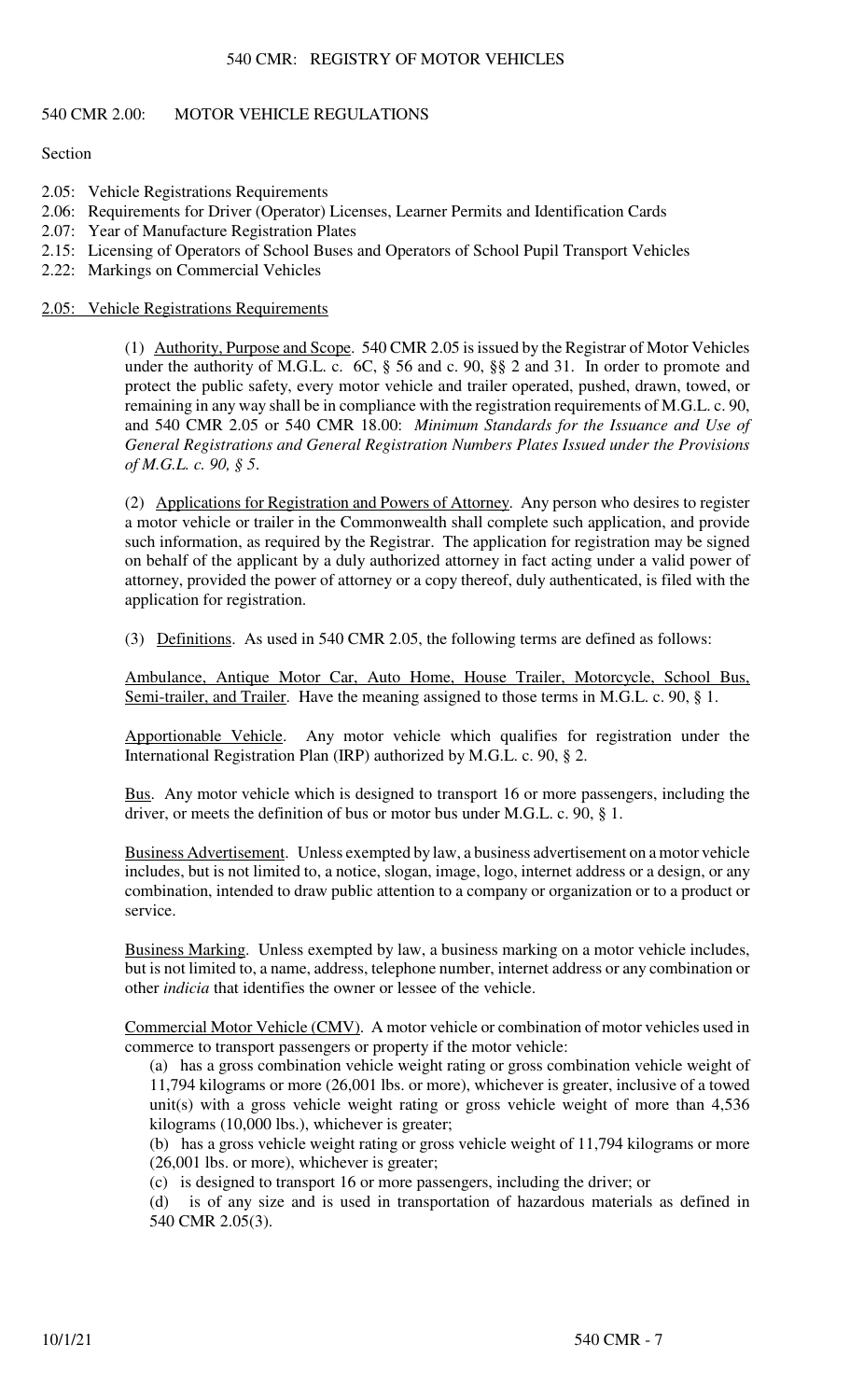## 2.05: continued

Commercial Plates Required Vehicle. Any motor vehicle required to display a "commercial" registration plate and which is not an "apportioned vehicle", a private passenger motor vehicle, personal transportation network vehicle, antique motor car, motorcycle, trailer, semi-trailer, auto home, house trailer, taxicab, ambulance, hearse, livery vehicle, bus, school bus, or school pupil transport vehicle, including the following:

(a) Any vehicle which has a vehicle weight, or curb weight, of 6,000 lbs., or more, as per the manufacturer's description of said vehicle, unless such vehicle is a sport utility vehicle or passenger van, or a pickup truck or cargo van meeting the definition of Private Passenger Motor Vehicle or a Camper Vehicle;

(b) Any vehicle which has five or more wheels on the ground; except that a pickup truck which has five or more wheels on the ground that is registered to an individual and is used solely for personal use shall not be classified as a "commercial plates required vehicle" for purposes of registration unless another provision of law requires such registration;

(c) Any pickup truck or cargo van, owned by a partnership, trust or corporation unless such vehicle meets the definition of Private Passenger Motor Vehicle;

(d) Any pickup truck or cargo van, if on the bed of the vehicle tools, supplies, materials or equipment are transported to or from a job site, or are stored for use at a job site, provided that transportation to or storage for use at a personal project for which no compensation is received shall not be considered in connection with a "job site";

(e) Any vehicle, if on the roof or sides of the vehicle, tools, supplies, materials or equipment are transported to or from a job site, or are stored for use at a job site, provided that transportation to or storage for use at a personal project for which no compensation is received shall not be deemed in connection with a "job site";

(f) A vehicle which has business advertisements or business markings thereon; provided however that markings limited to the name, address, telephone number, and logo of any corporation whose personal property is exempt from taxation under M.G.L. c. 59, § 5, Clause Third or Tenth and markings limited to the name, address, telephone number, logo or website address of a "car-sharing organization" as defined in M.G.L. c. 90, § 32J shall not be considered business advertisements or business markings for purposes of 540 CMR 2.05; (g) A vehicle used for hire to plow;

(h) A vehicle used for hire to transport or store goods, wares or merchandise, provided that a private passenger motor vehicle which is owned by an individual and which is so used on only a part time basis shall not be deemed a commercial plates required vehicle under 540 CMR 2.05(3). "Part time basis" shall mean that not more than 40% of the total usage of the vehicle is devoted to the transporting or storing of goods, wares or merchandise.

(i) A vehicle used to transport or store goods, wares or merchandise intended for sale in the ordinary course of the vehicle operator's or owner's business, provided that if the vehicle is owned by an individual, has a maximum load carrying capacity of 1,000 lbs. or less, and is so used on only a part-time basis, such vehicle shall not be deemed a commercial plates-required vehicle under 540 CMR 2.05(3). "Part-time basis" shall mean that not more than 40% of the total usage of the vehicle is devoted to the transporting or storing of goods, wares or merchandise.

Hazardous materials. Any material that has been designated as hazardous under 49 CFR 383.5, including any material that has been designated as hazardous under 49 U.S.C. 5103 and is required to be placarded under subpart F of 49 CFR part 172 or any quantity of a material listed as a select agent or toxin in 42 CFR 73.

Hearse. Any vehicle regularly used in the course of business of a licensed embalmer or a licensed funeral director.

Limited Use Motor Vehicle. Any motor vehicle with two or more wheels as described in M.G.L. c. 90, §§ 1H or 1I which is capable of exceeding 30 miles per hour but not exceeding 40 miles per hour whose operation on public ways is restricted by law. Such vehicle shall display a Limited Use Vehicle registration plate, except that a three-wheeled vehicle meeting the definition of limited use motorcycle in M.G.L. c. 90, § 1I shall display a Limited Use Motorcycle plate.

Livery Vehicle. Any limousine or other vehicle which is designed to carry 15 or fewer passengers, including the driver, and carries passengers for hire, business courtesy, employee shuttle, customer shuttle, charter or other pre-arranged transportation, and which vehicle is not required to obtain a taxicab license pursuant to M.G.L. c. 40, § 22.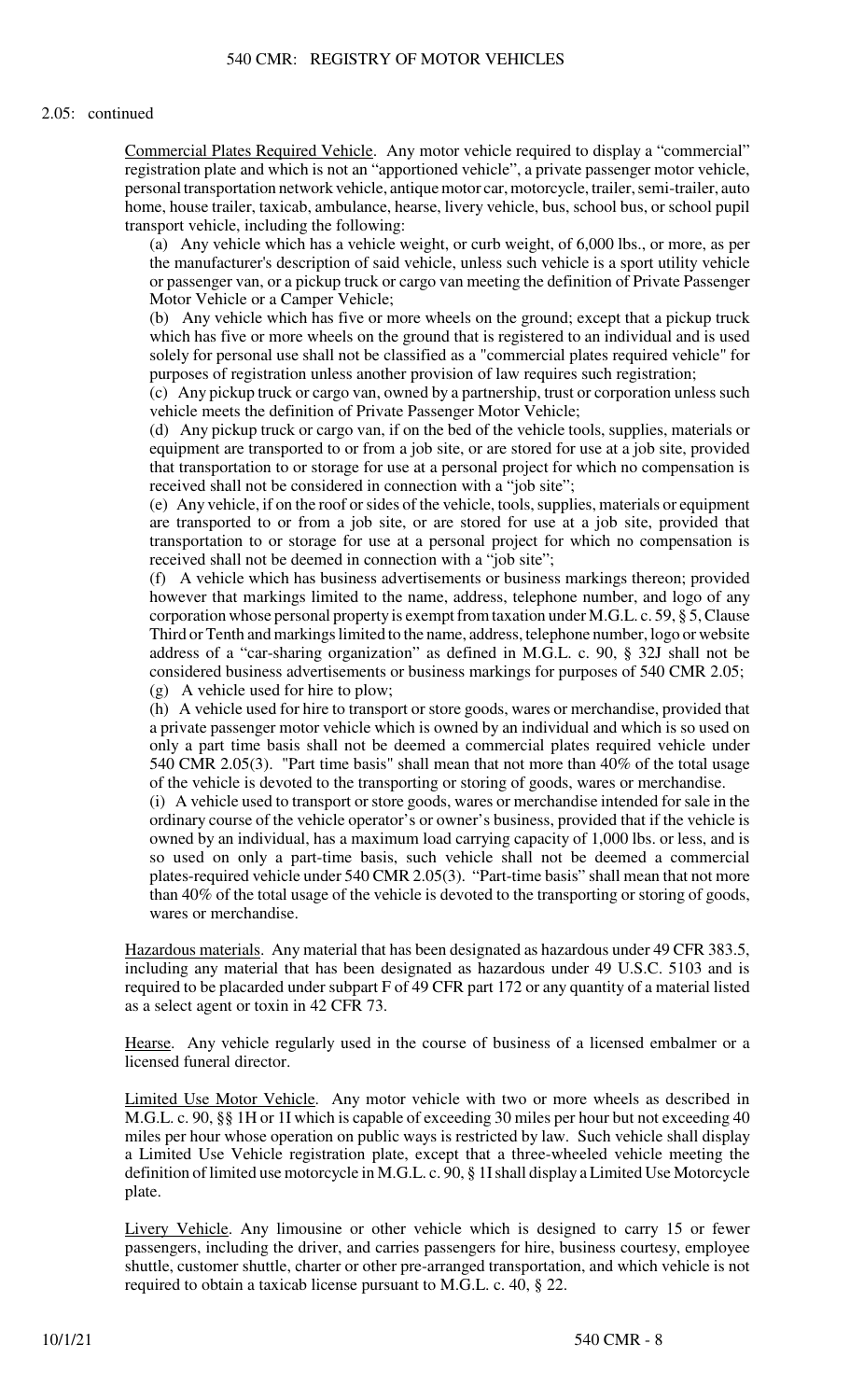# 540 CMR: REGISTRY OF MOTOR VEHICLES

## 2.05: continued

Low-speed Electric Bicycle. A two- or three-wheeled vehicle with fully operable pedals and an electric motor of less than 750 watts (one h.p.), whose maximum speed on a paved level surface, when powered solely by such a motor while ridden by an operator who weighs 170 lbs., is less than 20 mph. These bicycles are not "motor vehicles" and are regulated by the U.S. Consumer Product Safety Commission. They are neither required nor authorized to be registered as "motorized bicycles" in the Commonwealth and the operator is not required to have a license or learner's permit but is subject to the traffic laws of the Commonwealth.

Low-speed Motor Vehicle. Any motor vehicle with four wheels meeting the definition in M.G.L. c. 90, § 1 and qualifying for registration under M.G.L. c. 90, § 1F, whose operations on public ways is restricted by law. Such vehicle shall display a Low Speed Vehicle registration plate and a "Slow Moving Vehicle Emblem."

Military Vehicles Appearing to Carry an Offensive Weapon. A privately-owned vehicle or vehicle owned by a not-for profit organization, which appears to contain a mounted offensive weapon designed for military use including, but not limited to, long guns, machine guns, and rocket launchers may not be registered for use on public ways. However, such vehicles may take part in parades on public ways when law enforcement officers escort the vehicle or close the way to the public.

Motor Vehicles and Motorized Vehicles Not Designed for Use on a Way. If the Registrar determines from a Manufacturer's Certificate of Origin or other document believed to contain reliable information, that a motor vehicle or motorized vehicle presented for registration was not designed for use on public ways, the Registrar may refuse to register such vehicle.

Motorcycle. As defined in M.G.L. c. 90, § 1, includes any such vehicle if it can achieve a top speed, as designed and manufactured, in excess of 40 miles per hour (MPH). If such vehicle can achieve a top speed, as designed and manufactured, of between 30 and 40 miles per hour (MPH) it may be registered as a "Limited Use Motorcycle" subject to restrictions as to operation on certain ways or portions of ways. Any two- or three-wheeled vehicle which has been certified by the National Highway Traffic Safety Administration (NHTSA) as a "motorcycle" can only be registered as a "Motorcycle" or "Limited Use Motorcycle". It cannot be registered as a "private passenger motor vehicle".

Motorcycle Conversions. A two- or three-wheeled motorcycle originally designed and manufactured for off-road use cannot be registered for on-road use, unless and until it has been physically converted in accord with the required motorcycle equipment/components list as contained in the Registrar's "Motorcycle Conversion Preliminary Examination Report" and the vehicle passes such preliminary examination prior to registration.

Motorized Bicycle (commonly called a moped). As defined in M.G.L. c. 90, § 1, may have two or three wheels. A motorized bicycle, however powered, cannot be converted and registered as a motorcycle. If the Registrar has information that he or she believes to be reliable that a particular make and model of motorized bicycle or a particular motorized bicycle itself can exceed 30 miles per hour, he or she may refuse to recognize it as a motorized bicycle and may reject registration for the specific vehicle or the make and model produced by the manufacturer.

Motorized Scooter. As defined in M.G.L. c. 90, § 1, is neither required nor authorized to be registered in the Commonwealth.

Motorized Vehicle Combinations. A vehicle composed of a motorized vehicle on the bottom and one or more parts of another vehicle or vehicles on top, whether the top portion contains a separate motorized vehicle or part of a boat, plane or off-road vehicle, *etc*., will not be registered for operation on public ways.

Motorized Vehicle Designed for Off-road Use. A motorized vehicle originally designed and manufactured for off-road use, for example, a snow mobile or ski mobile, an all-terrain (ATV) vehicle, a utility vehicle, *etc*., that could be registered under M.G.L. c. 90B cannot be registered for on-road use, either in its original manufactured configuration or as modified for on-road use. Only a "motorcycle" properly converted from off-road use may be registered for on-road use.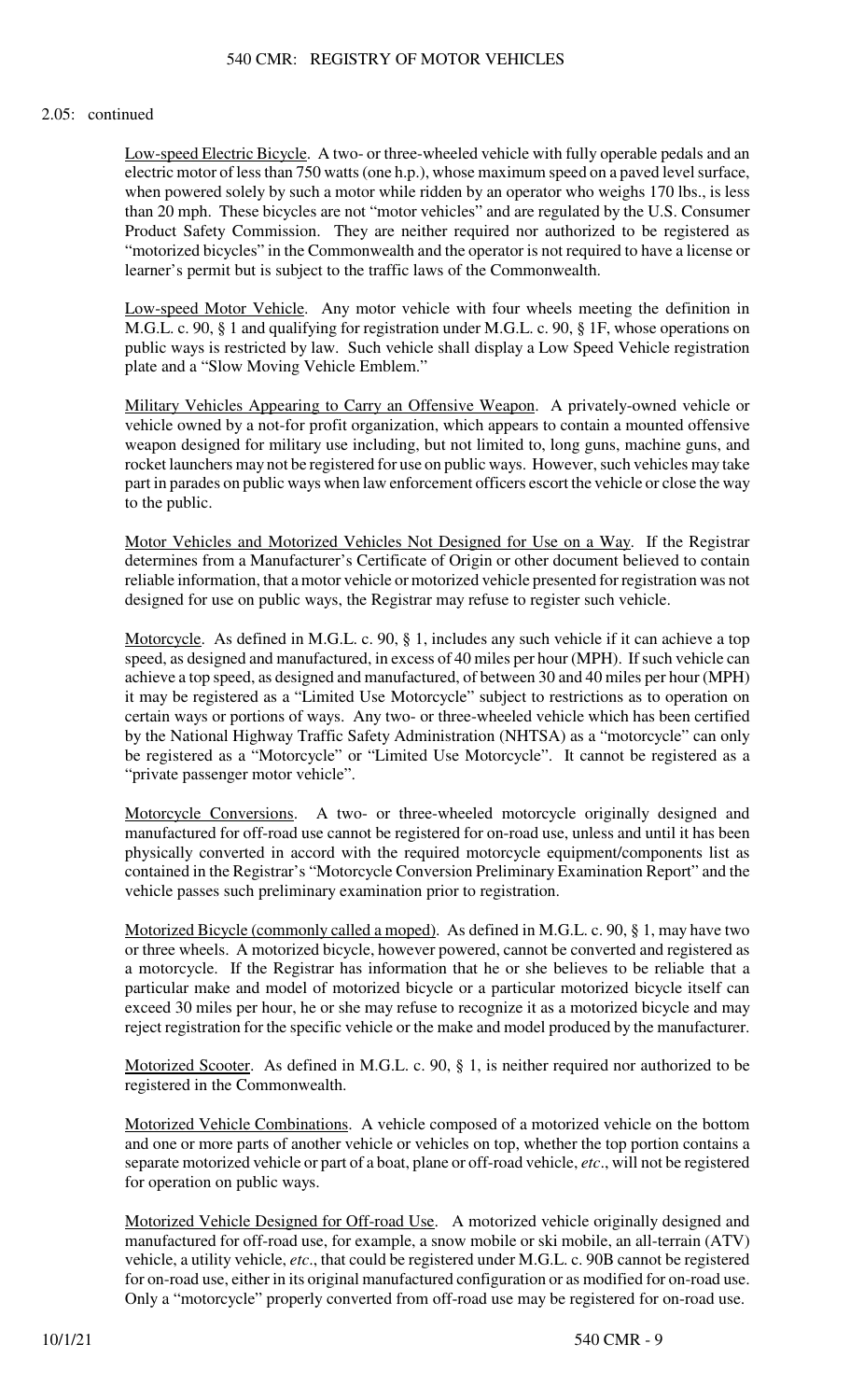## 2.05: continued

Personal Transportation Network Vehicle. A private passenger motor vehicle that is used by a Transportation Network Company Driver to provide Transportation Services for a Transportation Network Company.

Private Passenger Motor Vehicle. Any vehicle:

(a) which has a vehicle weight rating or curb weight of 6,000 lbs. or less as per the manufacturer's description of said vehicle; or is a sport utility vehicle or passenger van as per the manufacturer's description of said vehicle; or which is a pickup truck or cargo van with a Gross Vehicle Weight Rating (GVWR) of 16,000 lbs. or less as per the manufacturer's description of said vehicle; or which is a vehicle used solely for official business by any college or university police department whose officers are appointed as special police officers by the colonel of the state police under M.G.L. c. 22C, § 63; and,

(b) which, if a pickup truck or cargo van with a Gross Vehicle Weight Rating (GVWR) of 16,000 lbs. or less as per manufacturer's description of said vehicle, is registered or leased to an individual or individual trust, and is used solely for personal use; or is registered or leased to a college or university police department as described in subparagraph (a); and,

(c) which, other than a Personal Transportation Network Vehicle, is not described elsewhere in 540 CMR 2.05.

The terms passenger vehicle, passenger car, automobile and pleasure passenger vehicle are synonymous with Private Passenger Motor Vehicle. For the avoidance of doubt, the Private Passenger Motor Vehicle shall include, but not be synonymous with, Personal Transportation Network Vehicle. For the purposes of M.G.L. c. 90D, § 15A, the term "pleasure vehicle" shall include any motor vehicle, as defined in M.G.L. c. 90D, § 1, that is registered to one or more person(s) and is not registered or used for commercial purposes.

School Pupil Transport Vehicle. Any vehicle which is required to comply with the special equipment and licensing requirement of M.G.L. c. 90, § 7D.

Tank Vehicle (liquid storage). Any commercial motor vehicle that is designed to transport any liquid or gaseous materials within a tank or tanks having an individual rated capacity of more than 119 gallons and an aggregate rated capacity of 1,000 gallons or more that is either permanently or temporarily attached to the vehicle or the chassis. A commercial motor vehicle transporting an empty storage container tank, not designed for transportation, with a rated capacity of 1,000 gallons or more that is temporarily attached to a flatbed trailer is not considered a tank vehicle.

Taxicab. Any vehicle which carries passengers for hire, and which is licensed by a municipality pursuant to M.G.L. c. 40, § 22 as a taxicab.

Transportation Network Company. A corporation, partnership, sole proprietorship, or other entity operating in Massachusetts that, for consideration, will arrange for a passenger to be transported by a driver between points chosen by the passenger. A Transportation Network Company must hold a valid Transportation Network Company Certificate issued by the Department of Public Utilities or a notice issued by the Department of Public Utilities within the preceding six months certifying that, as of the date of the notice, the Department of Public Utilities is not issuing Transportation Network Company Certificates.

Transportation Network Company Driver or TNC Driver. An individual who, on behalf of a Transportation Network Company, provides Transportation Services to TNC Riders.

Transportation Network Company Rider or TNC Rider. Any passenger who is transported by a TNC Driver for consideration and whose transportation is arranged by a TNC Company.

Transportation Services. The transportation of a passenger between points chosen by the passenger for consideration.

Vanpool Vehicle. Any vehicle with a seating arrangement designed to carry seven to 15 adults, including the driver, and is used by seven or more persons commuting on a daily basis to and from work, as classified in M.G.L. c. 63, §§ 31D through 31F.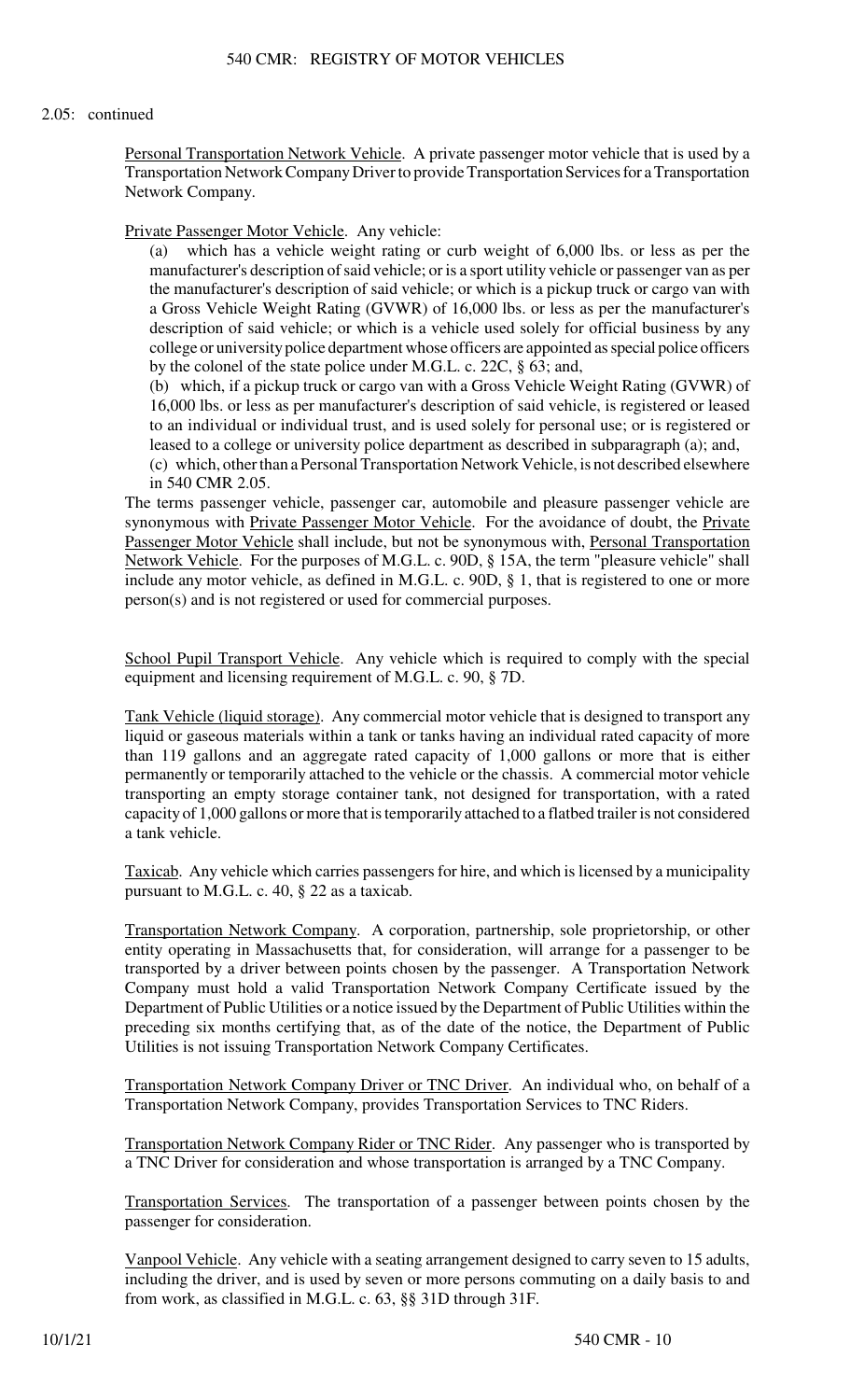(4) Registration Plates.

(a) A Private Passenger Motor Vehicle may display a private passenger registration number plate.

(b) Notwithstanding any other provision of 540 CMR 2.05(4), any apportionable vehicle registered under the IRP shall display an APPORTIONED registration number plate.

(c) A Commercial Plates Required Vehicle shall display a COMMERCIAL registration number plate. Each commercial vehicle must have on its registration the registered gross weight evidencing the registered owner's intended loaded weight.

(d) An Ambulance shall display an AMBULANCE registration number plate.

(e) An Antique Motor Car may display an ANTIQUE registration number plate, or a YEAR OF MANUFACTURE registration number plate issued in accordance with 540 CMR 2.07. (f) An Auto Home may display a CAMPER registration number plate. A House Trailer may display either a CAMPER or a TRAILER registration number plate.

(g) A Bus shall display a BUS registration number plate.

(h) A Hearse shall display either a HEARSE or COMMERCIAL registration number plate. (i) Subject to 540 CMR 2.05(4)(i)1., 2. and 3., and the provisions of M.G.L. c. 90,  $\S$  7D, a Livery Vehicle shall display a LIVERY registration number plate, provided that nothing contained in 540 CMR 2.05(4)(i) shall prevent a vehicle that meets the requirements in M.G.L. c. 90 for a registration number plate bearing the International Symbol of Access from displaying such registration number plate.

1. Any vehicle that meets the definition of Livery Vehicle, including vehicles described in 540 CMR 2.05(4)(i)2. and 3., but which vehicle is used for the transportation of school pupils under M.G.L. c. 90, § 7D, shall display a PUPIL registration number plate.

2. Any vehicle that meets the definition of Livery Vehicle solely by virtue of the use to which it is put pursuant to a short term rental agreement of not more than seven consecutive days, and 30 days in the aggregate in any calendar year, need not display a Livery registration number plate during such rental period, provided the vehicle is owned by an entity whose regular business is vehicle rental; the vehicle is covered by a liability insurance policy applicable to a vehicle used to transport people for hire; said rental agreement is carried in the vehicle; and the vehicle is properly registered based upon the use to which it was put just prior to the commencement of the short term rental period. 3. Any vehicle that meets the definition of a Livery Vehicle but is used exclusively to provide transportation in connection with a program of the Commonwealth of Massachusetts Department of Developmental Services and/or Department of Mental Health may display either a Livery registration number plate or a Passenger registration number plate, provided that if such vehicle displays a Passenger registration number plate it shall not bear any business advertisements or markings thereon, and there shall be maintained in the vehicle, in a readily accessible place for examination by law enforcement officers upon request, written evidence of the relationship with the Department(s) supplied by the Department(s), which writing shall specifically reference the expiration date of the current relationship with the Department(s).

(j) A Motorcycle shall display a MOTORCYCLE registration number plate except that a Limited Use Motorcycle shall display a LIMITED USE MOTORCYCLE plate.

(k) A School Bus shall display either a SCHOOL BUS, a BUS, or an APPORTIONED registration number plate, except as provided in M.G.L. c. 90, § 7D. The requirement of 540 CMR 2.05(4)(k) is applicable to all such classified motor vehicles notwithstanding that they otherwise would be eligible to display a COMMERCIAL, LIVERY, TAXI, MUNICIPAL, STATE, AUTHORITY, or other registration number plate. In case of emergency, a vehicle with a COMMERCIAL, LIVERY, TAXI, PUPIL, MUNICIPAL, STATE or AUTHORITY plate may be substituted as a school bus; provided said substitution may not occur for more than five days in any 12 month-period.

(l) A School Pupil Transport Vehicle shall display a PUPIL registration number plate. The requirement of 540 CMR 2.05(4)(1) is applicable to all such classified motor vehicles notwithstanding that they otherwise would be eligible to display a COMMERCIAL, LIVERY, TAXI, MUNICIPAL, STATE, AUTHORITY, or other registration number plate. In case of emergency, a vehicle with a COMMERCIAL, LIVERY, TAXI, BUS, SCHOOL BUS, MUNICIPAL, STATE, or AUTHORITY plate may be substituted for a School Pupil Transport Vehicle; provided, said substitution may not occur for more than five days in any 12-month period.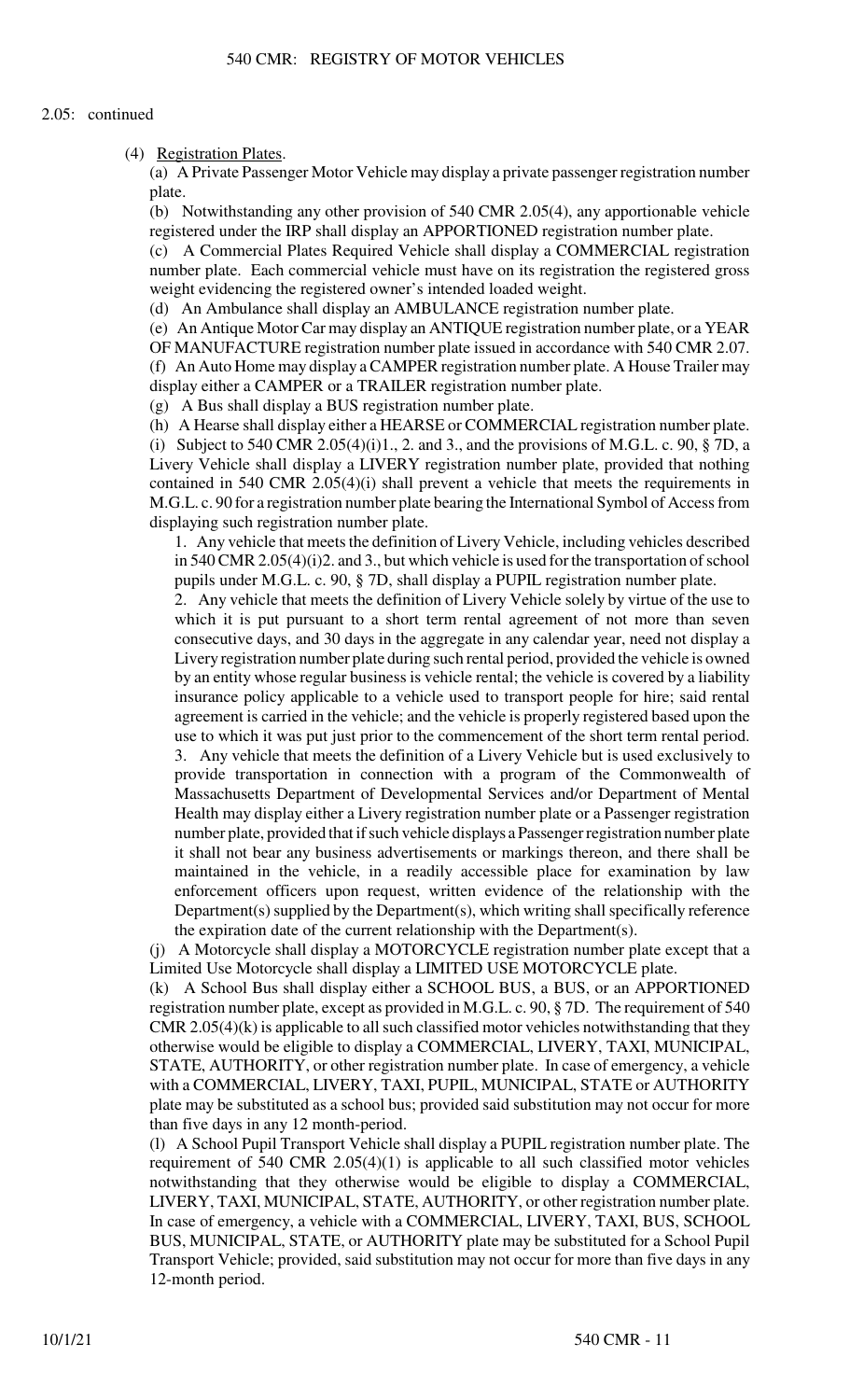(m) A Semi-trailer shall display a SEMI-TRAILER registration number plate.

(n) A Taxicab shall display a TAXI registration number plate, except that a vehicle which meets the definition of Taxicab, but which vehicle is used for the transportation of school pupils under M.G.L. c. 90, § 7D, shall display a "PUPIL" registration number plate. (o) A Trailer shall display a TRAILER registration number plate.

(p) A Vanpool Vehicle shall display a VANPOOL registration number plate.

(q) Each registration plate issued by the Registrar remains the property of the Registrar

(r) A vehicle must display the number of registration plates issued by the Registrar for that vehicle.

1. Green and White Registration Plates. Registration plate must be mounted and displayed on the rear of the vehicle.

2. Red, White and Blue Registration Plates. Registration plate must be mounted and displayed on the rear and front of the vehicle (including, but not limited to, all private passenger vehicle plates). Trailers and semi-trailers are issued only one plate which must be mounted and displayed at the rear of the vehicle. General registration number plates issued under M.G.L. c, 90, § 5 (Dealer, Repair, Farm, Owner-Contractor and Transporter) shall display one plate at the rear of the vehicle.

3. Motorcycles are Issued One Registration Plate. Registration plate must be mounted and displayed on the rear of the vehicle.

(4½)(a) A TNC Driver shall not provide Transportation Services to a passenger unless a Transportation Network Company has pre-arranged for the TNC Driver to provide Transportation Services to the passenger. A TNC Driver shall not solicit or accept on-demand summoning of a ride, otherwise known as "street hail" or "hail pick-up".

(b) A Transportation Network Company shall make available to prospective TNC Riders the method by which the Transportation Network Company calculates fares or the applicable rates being charged and an option to receive an estimated fare.

- (c) A TNC Driver must:
	- 1. Be 21 years of age or older;
	- 2. Possess a valid driver's license;

3. Possess proof of personal motor vehicle insurance as required under M.G.L. c. 90 for the Personal Transportation Network Vehicle being used;

4. Comply with such other requirements as may be set by the Department of Public Utilities for TNC Drivers.

(d) No individual whose operator driving record, as maintained on behalf of the Merit Rating Board under M.G.L. c. 6C, § 57A, contains any of the following traffic violations shall operate a Personal Transportation Network Vehicle:

1. More than three traffic violations, as defined by the Division of Insurance, in the preceding three-year period; or

2. A major traffic violation, as defined by the Division of Insurance, in the preceding three-year period

(4¾)(a) The Department of Public Utilities ("DPU") shall act as the licensing authority to which a Transportation Network Company shall apply for a certificate to provide TNC Services. The DPU may issue such a certificate if the DPU finds that public convenience and necessity require that the applicant be allowed to provide Transportation Services.

(b) The DPU shall have general supervision and regulation of, and jurisdiction and control over Transportation Network Companies as common carriers.

(c) The DPU shall ensure that, before arranging for a Transportation Network Driver to provide Transportation Services, a Transportation Network Company shall:

- 1. Conduct, or have a third-party conduct, a background check that shall include Criminal Record Information (CORI) and Multi-state/Juris Criminal Records Locator or other similar nationwide database, and National Sex Offender Registry database; and 2. Conduct, or have a third-party conduct, a driving record check.
- (d) The DPU shall further ensure that:

1. A Transportation Network Company shall not arrange for a passenger to be transported by any Transportation Network Driver who appears on the National Sex Offender Registry or who has a conviction in the past ten years for crimes of violence, sexual abuse, driving under the influence of drugs or alcohol, hit and run, attempting to evade the police, driving with a suspended or revoked license, felony robbery, or felony fraud.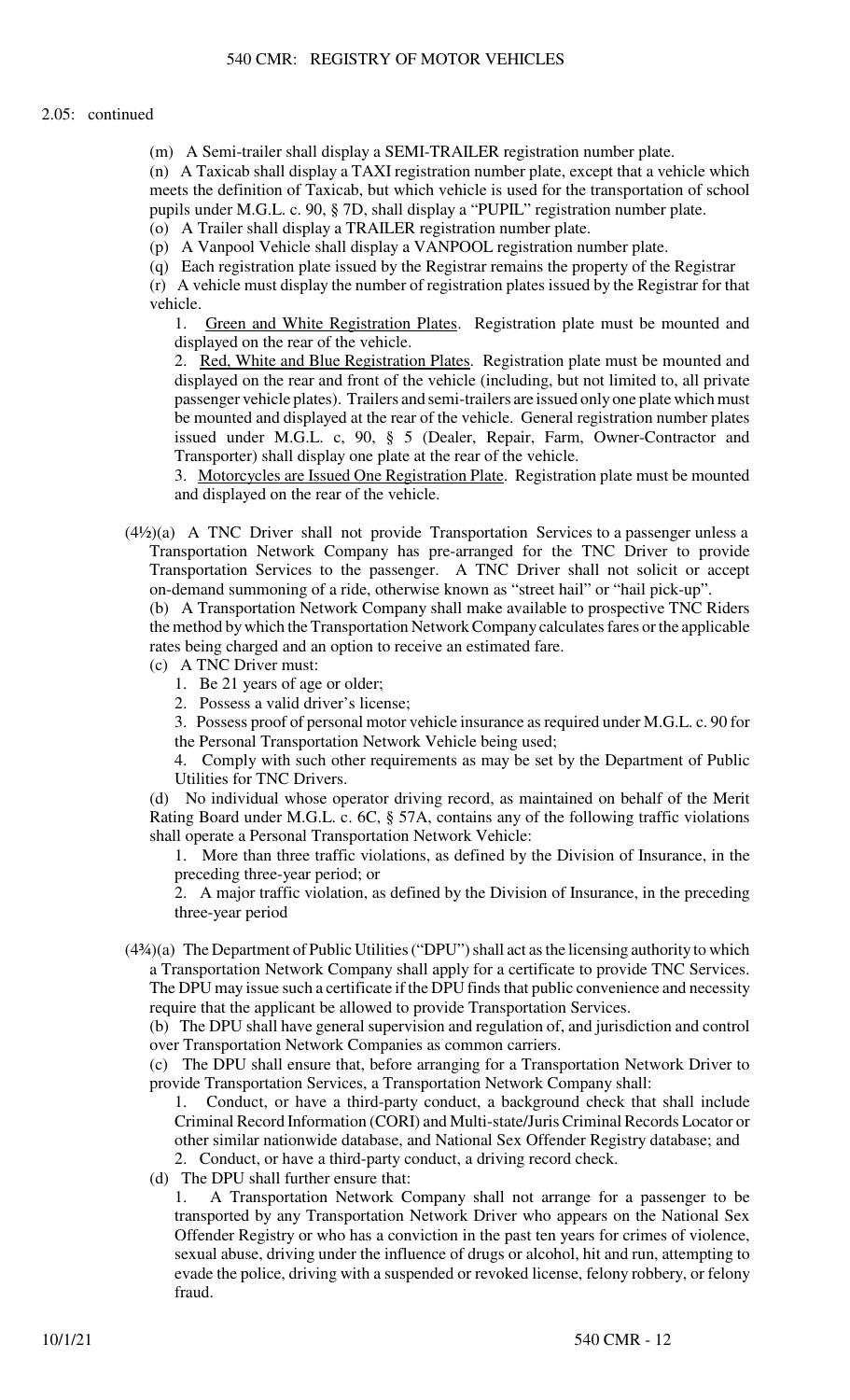## 2.05: continued

2. A Transportation Network Company and the TNC Drivers the Transportation Network Company arranges to provide Transportation Services shall maintain appropriate liability insurance.

(e) In the event that the DPU is unwilling or unable to ensure that Transportation Network Companies in general or a Transportation Network Company in particular comply with the above requirements, the Registrar of Motor Vehicles shall have the power to prohibit the operation of some or all Personal Transportation Network Vehicles or take such further action with respect to such vehicles as otherwise authorized by law or regulations.

## (5) Remedies.

(a) The certificate of registration of any vehicle that is registered in violation of 540 CMR 2.00, as determined by the Registrar after hearing, shall be subject to revocation under M.G.L. c. 90, § 2; however, if the Registrar determines that the continued operation of such vehicle constitutes an immediate threat to public safety then, under M.G.L. c. 90, § 22(a), such revocation by the Registrar shall be without a prior hearing.

(b) Any violation of 540 CMR 2.05 is punishable by a fine pursuant to M.G.L. c. 90, § 20, and may result in the suspension of the operator's license or right to operate and/or certificate of registration for up to 30 days pursuant to M.G.L. c. 90, § 22(b). Confiscation of the registration plate and/or impoundment of the subject vehicle for the reason that the vehicle displays the incorrect type of vehicle registration plate based upon the classifications described in 540 CMR 2.05, is not authorized by 540 CMR 2.05 in the absence of a determination by the Registrar that continued operation of such a vehicle in a particular case would constitute an immediate threat to public safety.

(c) Any person who operates a motor vehicle which has no current registration in violation of M.G.L. c. 90, or which bears a registration plate that is assigned to a vehicle or trailer other than the one to which it is attached, or which is the subject of a revoked or suspended registration shall be subject to the penalties set forth in M.G.L. c. 90, §§ 2, 9 and 23, and the registration plate(s) attached to such vehicle shall be subject to immediate confiscation by an officer of the police, or other person authorized by the Registrar. Any such confiscated plate(s) shall be returned to the Registrar as soon as is practically possible after confiscation.

#### (6) Registration Stickers.

(a) The Registrar may issue a sticker or decal to validate a registration plate issued under M.G.L. c. 90, § 2. The owner of the vehicle shall attach such sticker or decal to the upper right-hand corner of the rear registration plate, so as to cover any previously attached sticker. (b) Any motor vehicle or trailer registered to the Commonwealth or a political subdivision shall be exempt from the requirement of displaying a registration sticker.

(7) Electronic Vehicle Registration (EVR) Program. Participation in the Registry's Electronic Vehicle Registration (EVR) Program authorizing third parties to issue motor vehicle registrations, enter motor vehicle registration data onto the Registry's computer database through an authorized third-party vendor and perform ancillary functions shall be by permit issued, suspendable and revocable by the Registrar, and subject to such reasonable terms and conditions as the Registrar may prescribe.

- (8) (a) Registration Requirements for Natural Persons (Individuals). If an applicant for registration of a motor vehicle or trailer is a natural person (an individual), the following information must be provided in addition to any other information the Registrar may require: The applicant's:
	- 1. full name;
	- 2. full residential address, including an apartment or unit number, if applicable; and
	- 3. date of birth;

In addition to 540 CMR 2.05(8)(a)1. through 3., at least one of the following four criteria in 540 CMR 2.05(8)(a)4. through 7. must also be provided by the applicant for inspection or recording by the Registrar, unless exempted:

4. a valid driver license;

5. a valid Massachusetts' Identification Card issued to the applicant under M.G.L. c. 90, § 8E;

6. the applicant's Social Security Number (SSN); or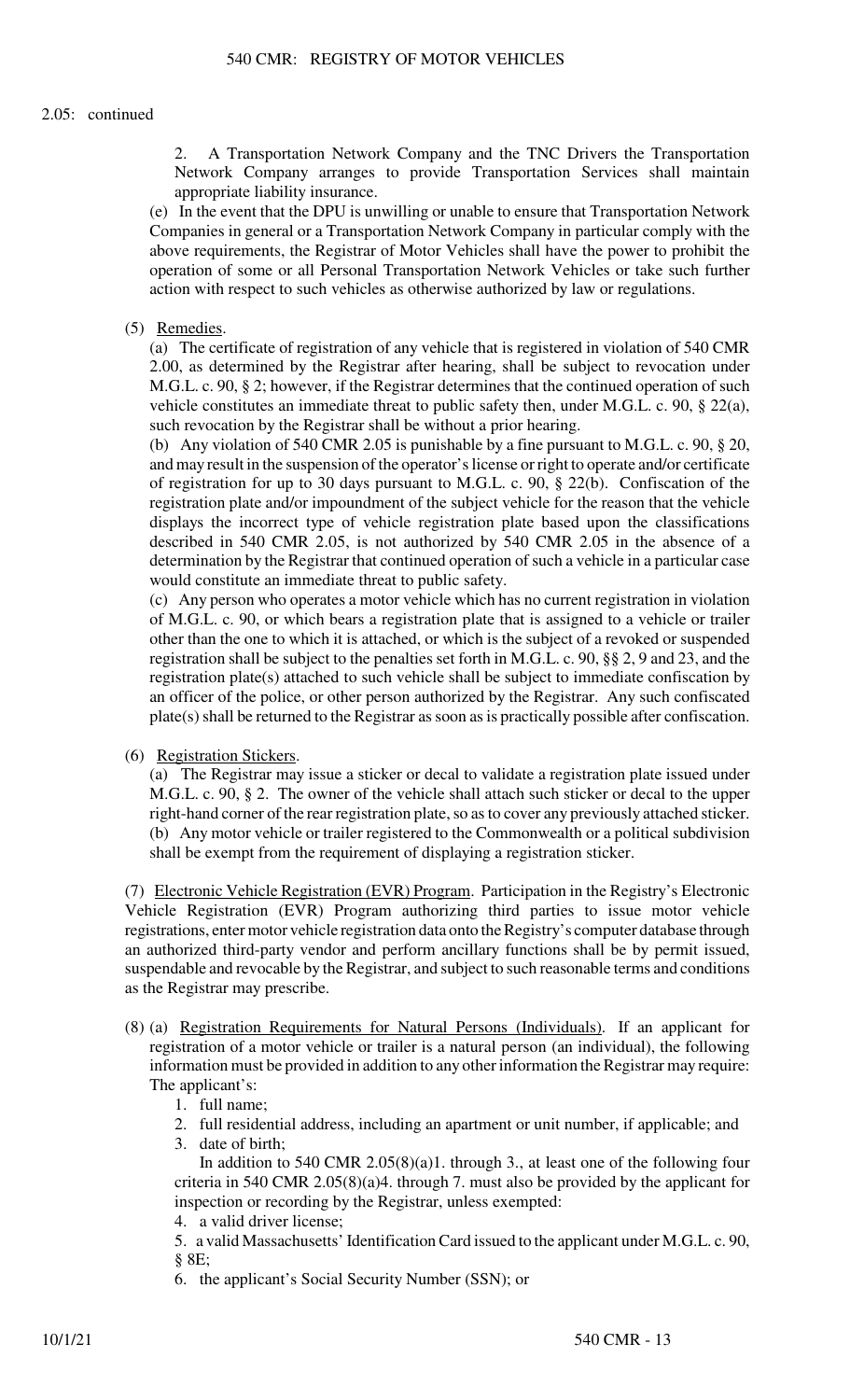## 2.05: continued

7. other proof of lawful presence as defined in 540 CMR 2.06.

(b) Registration Exemptions for Natural Persons (Individuals). As authorized by M.G.L. c. 90, § 2, the Registrar has established exemptions from the requirements in 540 CMR 2.05(8)(a)1. through 7. for nonresident (out of state) students; military personnel; senior citizens and disabled persons; and may establish additional exemptions by regulation for other groups if consistent with the provisions in the law. The following exemptions are incorporated in 540 CMR 2.05(8)(b):

1. Nonresident Student. A nonresident enrolled as a student at a school or college in this state who attends school during any period from September  $1<sup>st</sup>$  of any year to August  $31<sup>st</sup>$  of the following year and who has a temporary residential address in this state while attending such school, may register a vehicle for personal use that he or she owns from such address without having to provide evidence of a Massachusetts driver license, a Massachusetts ID card (issued under M.G.L. c. 90, § 8E), or provide his or her Social Security Number (SSN) but must have a valid driver license from his or her home state or country if he or she is to be the principal driver of the registered vehicle.

Note: A nonresident student enrolled as a student at a school or college in the Commonwealth who attends school during any period from September  $1<sup>st</sup>$  of any year to August  $31<sup>st</sup>$  of the following year and who has a temporary residential address in this state while attending such school is not required to obtain Massachusetts registration plates for a vehicle he or she has brought into the Commonwealth while attending a school or college here if the student completes the nonresident student statement required of nonresident students by M.G.L. c. 90, § 3, including maintaining the required insurance coverage, and files such statement in quadruplicate with the local police where the school or college is located and displays the decal for the applicable academic year provided by the school. (For purposes of 540 CMR 2.05(8) a "student" is defined as in M.G.L. c. 90, § 1).

2. Military Personnel. A person who is an active duty member of the armed forces of the United States whose permanent home is in another state, who is assigned to a base or facility in Massachusetts and who has a temporary residential address in this state, may register a vehicle without having to have a Massachusetts driver license, a Massachusetts ID card or an SSN although he or she must have a valid driver license from his or her home state if he or she is the principal driver; and if not the principal driver and he or she does not have an out of state license, he or she must have an SSN or be denied registration.

3. Senior Citizen or Disabled Person. A person who is 65 years of age or older and who is a resident of Massachusetts and a person of any age who is a resident of this state and who otherwise meets the definition of a disabled person who would qualify for a handicapped placard or HP plates under Massachusetts law, can register a vehicle that he or she owns without the need to have a Massachusetts driver license, a Massachusetts Identification card or an SSN.

# 2.06: Requirements for Driver (Operator) Licenses, Learner Permits and Identification Cards

(1) Purpose, Scope and Applicability. 540 CMR 2.06 is adopted by the Registrar of Motor Vehicles pursuant to M.G.L. c. 6C, § 56, c. 90, §§ 8, 8B, 8E and 31, and c. 90F, §§ 6 and 8 to establish uniform rules governing the issuance and use of, licenses to operate a motor vehicle, or learner's permits, identification cards and licenses and learner's permits to operate a commercial motor vehicle. "CFR" references are to the "Code of Federal Regulations."

# (2) Definitions.

(a) The definitions in M.G.L. c. 90, § 1 shall apply to 540 CMR 2.06. With regard to Commercial Driver's License (CDL) matters, the definitions in M.G.L. c. 90F, § 1 shall also apply. If a definition in M.G.L. c. 90, 90F or 540 CMR 2.06 is inconsistent with the definition in 49 CFR Part 383, the definition in 49 CFR Part 383 shall apply. (b) The following definitions are also used in 540 CMR 2.06:

# Birth Certificate.

1. An original birth certificate or certified copy of the original birth certificate issued by a state or territory of the United States; or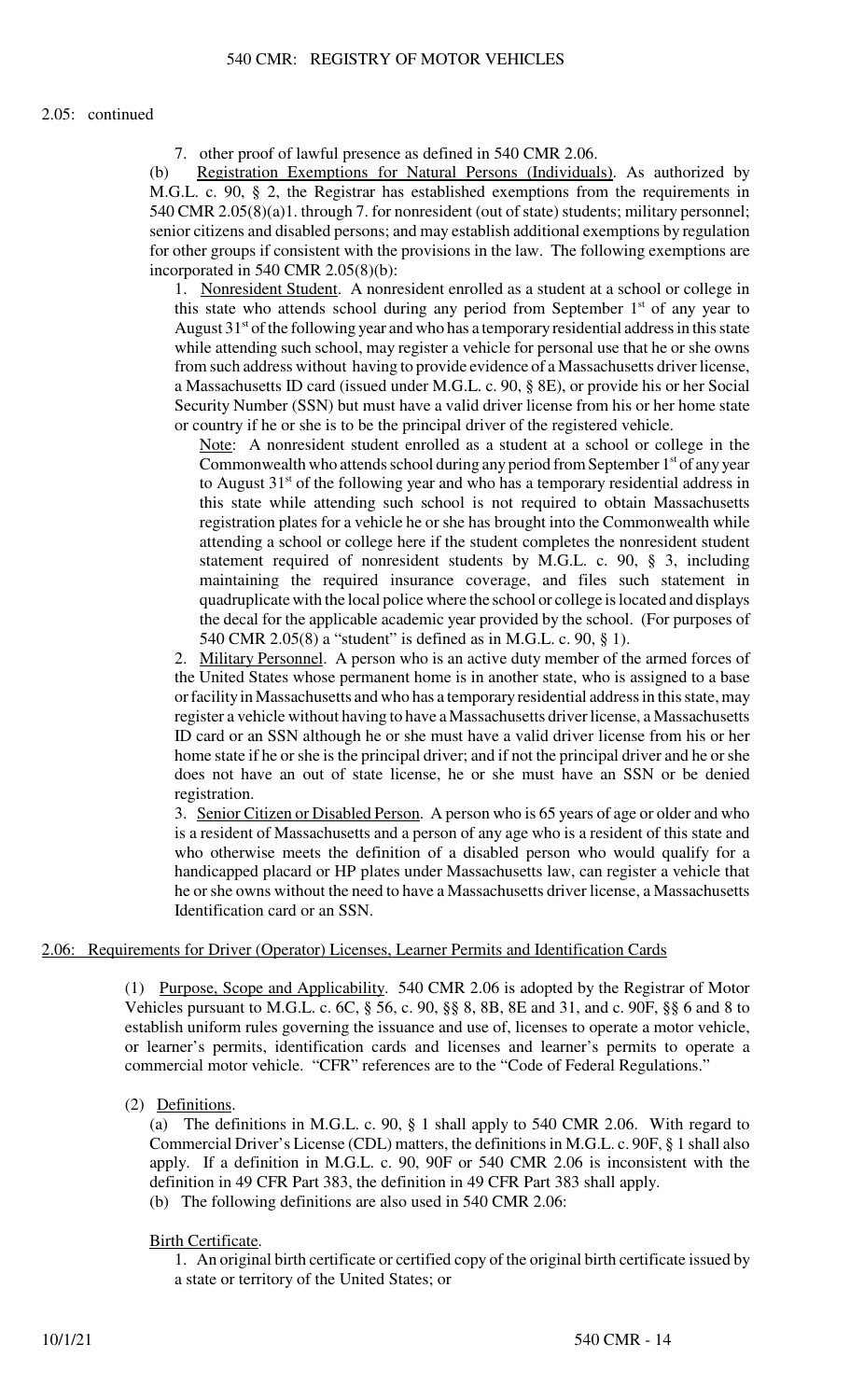2. A record of birth issued by the State Office of Vital Records or the equivalent agency in the applicant's state of birth.

CDL. A Commercial Driver's License issued in accordance with the standards contained in 49 CFR Part 383 and M.G.L. c. 90F, §§ 6 and 8 which authorizes an individual to operate a class of Commercial Motor Vehicle.

CMV. Commercial Motor Vehicle as defined in M.G.L. c. 90F, § 1 for which a CDL is required to operate.

Compliant. A license or identification card that meets federal REAL ID standards and can be used for federal identification.

Credential. For purposes of 205 CMR 2.00, wherever the word "credential" appears it shall refer to either a REAL ID Massachusetts Driver's License or Identification Card or a Standard Massachusetts Driver's License or Identification Card

Digital Image. A digital (photo) image of the face of the holder of the driver's license or identification card.

Driver's (Operator) License. An original, renewal or duplicate license to operate a motor vehicle as issued by the Registrar under M.G.L. c. 90 or c. 90F in Class A, B, C, (Commercial licenses); D (Passenger vehicle license); or M (Motorcycle license). It includes a temporary license in any Class. A Class D license may be used to operate a motorized bicycle or a motorized scooter. A license in any Class may contain restrictions and/or endorsements. Driver Licenses are of two types: A driver's (operator) license is issued in REAL ID compliant and Standard Massachusetts versions.

1. REAL ID Massachusetts Driver's License, as defined in M.G.L. c. 90, § 1, is a driver's license of any Class containing a digital image of the person to whom the license was issued, meets federal REAL ID standards and can be used for federal identification purposes.

2. Standard Massachusetts Driver's License, as defined in M.G.L. c. 90, § 1, is a driver's license of any Class containing a digital image of the person to whom the license was issued but does not meet federal REAL ID standards and cannot be used for federal identification purposes.

FHWA. Federal Highway Administration.

FMCSA. Federal Motor Carrier Safety Administration

Full Legal Name. An applicant's full, middle and last name or surname, and suffix if applicable, without the use of titles, initials or nicknames.

Identification Card. An identification card issued to the person named in the document and issued under M.G.L. c. 90, § 8E. Identification cards are issued in REAL ID compliant and Massachusetts versions.

1. REAL ID Massachusetts Identification Card, as defined in M.G.L. c. 90, § 1, is an identification card containing a digital image of the person to whom the ID card was issued and meets federal REAL ID standards and can be used for federal identification purposes.

2. Standard Massachusetts Identification Card, as defined in M.G.L. c. 90, § 1, is an identification card containing a digital image of the person to whom the ID card was issued but does not meet federal REAL ID standards and cannot be used for federal identification.

Lawful Presence. As defined in M.G.L. c. 90, § 1:

- 1. persons who have lawful status in the United States; or
- 2. documentation of lawful presence in the United States satisfactory to the Registrar,
- in consultation with the United States Department of Homeland Security (DHS).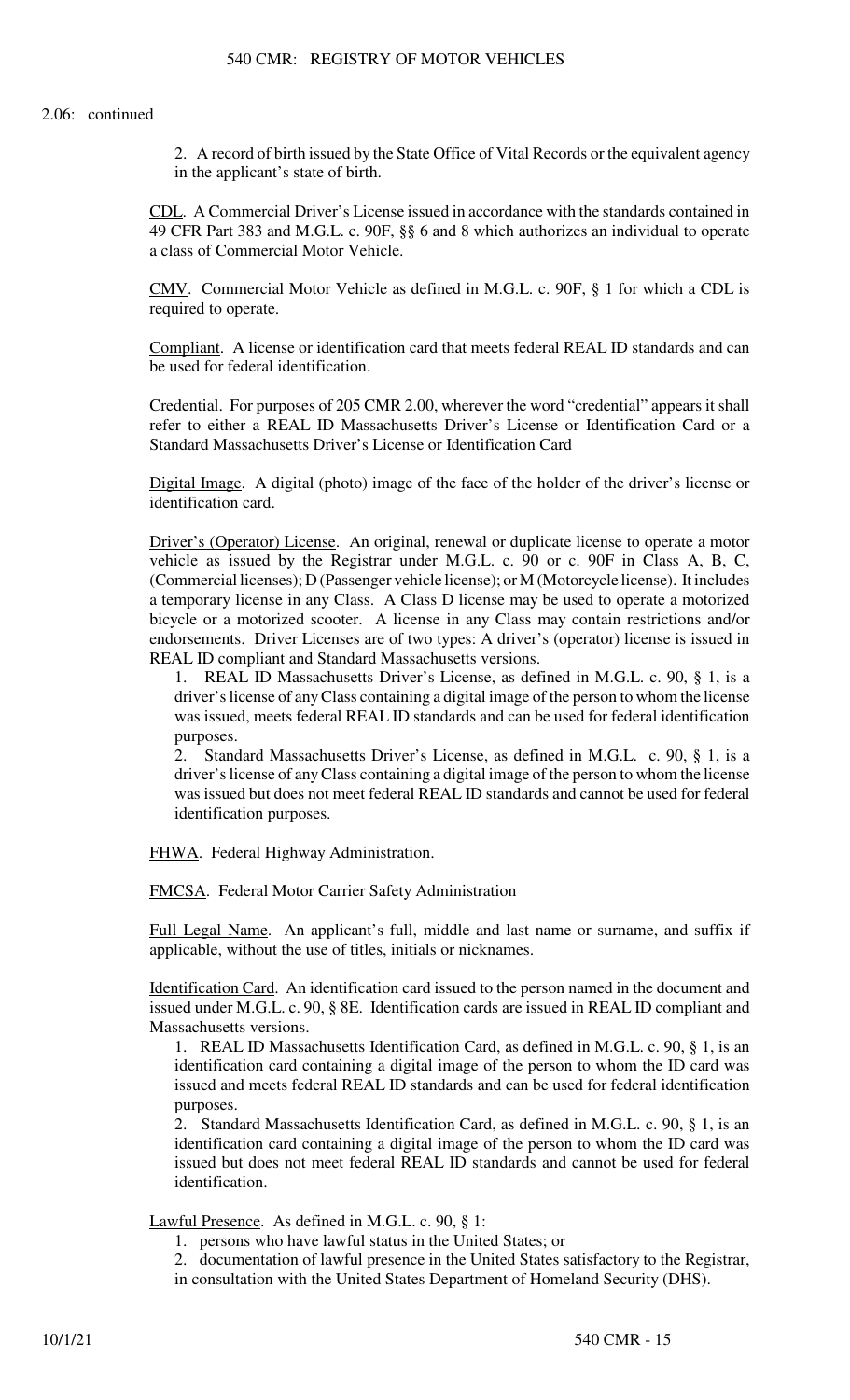Lawful Status. A person in lawful status is a citizen or national of the United States; or an alien:

1. lawfully admitted for permanent or temporary residence in the United States;

2. with conditional permanent resident status in the United States;

3. who has an approved application for asylum in the United States or has entered into the United States in refugee status;

4. who has a valid nonimmigrant status in the United States;

5. who has a pending application for asylum in the United States;

6. who has a pending or approved application for temporary protected status (TPS) in the United States;

7. who has approved deferred action status; or

8. who has a pending application for lawful permanent residence (LPR) or conditional permanent resident status.

Learner's Permit. A restricted permit, issued under M.G.L. c. 90, § 8B, that allows a learning driver to operate a passenger motor vehicle (Class D) and also allows a person to operate a motorized bicycle or a motorized scooter; a restricted permit, also issued under M.G.L. c. 90, § 8B, that allows a learning rider to operate a motorcycle (Class M). A Class M permit can only be renewed after expiration if the applicant passes a new written test and has taken (and failed) at least one driving test while the original permit was valid. If an applicant for a renewal of his Class M permit fails two driving tests he must successfully complete a course of study at a rider training school approved by the Registrar before being able to schedule another driving test. Class M and Class D learner's permits may have a period of validity of up to two years, but may be issued for a lesser period to coincide with the date by which the applicant is required to depart the United States; or a restricted permit issued under M.G.L. c. 90F, §§ 6 and 7 that allows a learning driver to operate commercial motor vehicles in Class A, B or C. A Class A, B, or C permit is issued for a period of 180 days, but may be renewed for an additional like period without re-testing. A learner's permit contains a digital image of the person to whom the permit was issued. A learner's permit, in any Class, is a paper document, does not meet federal REAL ID standards and cannot be used for federal identification.

Limited Term License or Limited Term Identification Card. A Driver's License or Identification Card issued to a person and which expires at:

(a) The expiration date of the applicant's authorized stay in the United States; or

(b) If there is no definite end to the period of authorized stay, no longer than one year from the date of issue.

Liquor Purchase Identification Card. An identification card issued by the Registrar under authority of M.G.L. c. 138, § 34B that may be issued to a person who is 21 years of age or older and who does not hold a valid Massachusetts driver's license issued by the Registrar and containing a digital image of the person to whom it was issued. Such identification card does not meet federal REAL ID standards and cannot be used for federal identification.

Nonresident. As defined in M.G.L. c. 90, § 1, any person whose legal residence is not within the Commonwealth.

Out-of -Service Order. A declaration by an authorized enforcement officer of a federal, state, Canadian, Mexican or local jurisdiction that a driver, a commercial motor vehicle, or a motor carrier operation is out-of-service pursuant to 49 CFR Parts 386.72, 392.5, 395.13, 396.9, or any compatible law, or the North American Uniform Out-of-Service Criteria, as provided in M.G.L. c. 90F, § 1.

REAL ID Massachusetts Driver's License or Identification Card. For purposes of 540 CMR 2.00, means that a driver's license or identification card has been issued by a state certified by U.S.D.H.S. to be in compliance with the requirements of the federal REAL ID Act and which driver's license or identification card meets the standards in 6 CFR § 37, including a limited term driver's license or identification card issued under 6 CFR § 37.21. REAL ID Massachusetts Driver's License or Identification Card is suitable for federal identification purposes.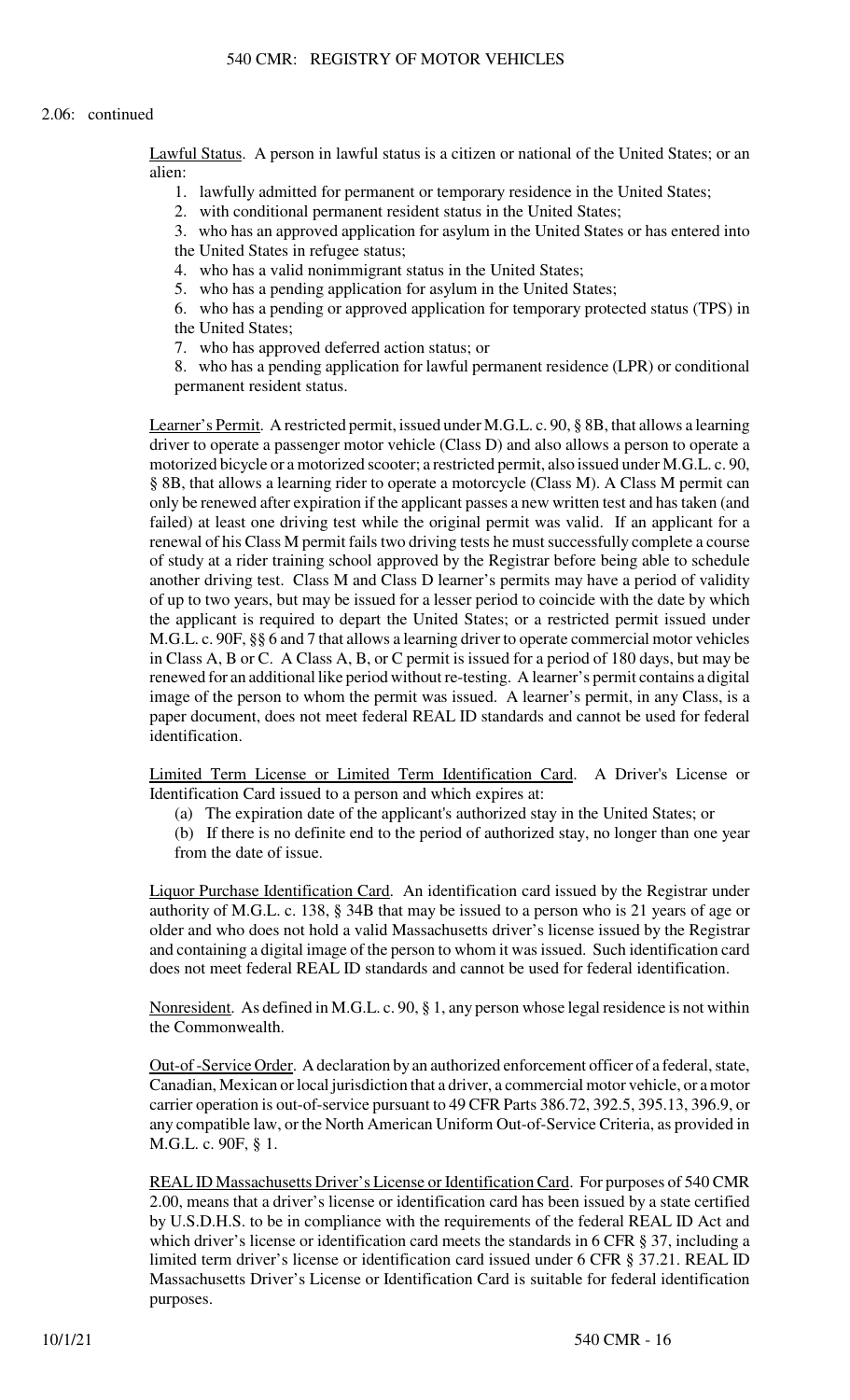REAL ID Standards. Standards required by the federal REAL ID Act of 2005, 49 U.S.C. 30301, and established by the U.S.D.H.S. in federal regulations at 6 CFR § 37.

SSA. The United States Social Security Administration.

SSN. A Social Security Number assigned by the Social Security Administration to a specific individual.

Source Document. The original or a certified copy of document acceptable to the Registrar that is submitted by an applicant for an operator's license or identification card.

State. A state of the United States, the District of Columbia, Puerto Rico, the Virgin Islands, Guam, American Samoa and the Commonwealth of the Mariana Islands.

U.S.D.H.S. The United States Department of Homeland Security; also known as DHS.

(3) Applications for Driver's Licenses, Permits and Identification Cards, Fees, Knowledge Tests, and Road Tests, Generally.

(a) To obtain, renew, transfer, or upgrade a driver's license, learner's permit or identification card, an applicant shall submit an application in a form prescribed by the Registrar, and pay the required fees. The application shall be deemed to include the applicant's response to any request by the Registrar or his or her agent for information to be included on the applicant's driver's license, learner's permit or identification card otherwise necessary to process the applicant's driver's license, learner's permit or identification card. Unless the Registrar has issued a waiver for a specific document, an applicant for a driver's license, permit, identification card or liquor purchase identification card is limited to providing identification documents as contained on the Registrar's lists of "Acceptable Forms of Identification". A vision screening test is also required of an applicant as determined by the Registrar.

(b) REAL ID Massachusetts Driver's License or Learner's Permit. An applicant for a REAL ID Massachusetts Driver's License or Learner's Permit shall submit documentary proof satisfactory to the Registrar of:

1. Date of Birth. (if younger than 18 years old, written consent of a parent, guardian or another parent-substitute is also required, *see* 540 CMR 2.06(3)(b)1.);

2. Residency within the Commonwealth. (two proofs of address of principal residence in MA is required, each containing the applicant's name and street address;

3. Verifiable SSN of the applicant, the validity of which the Registrar may confirm with the SSA, or acceptable evidence of ineligibility for a SSN as detailed in a dated "Denial Letter" (issued not more than 60 days earlier) from the SSA. If the submitted SSN cannot be verified as having been issued to the applicant, a REAL ID license or a Massachusetts license may not be issued until the SSN can be verified.

4. U.S. Citizenship, lawful status or lawful presence in the United States as those terms are defined in 540 CMR 2.00. If an applicant is not a U.S. citizen, an alien lawfully admitted for permanent or temporary residence in the United States, an alien with conditional permanent resident status in the United States, an alien who has an approved application for asylum in the United States, or an alien who has entered into the United States in refugee status, then the applicant must provide acceptable documentation demonstrating that his or her current authorized stay in the United States is for a period of at least 12 months. The period of at least 12 months shall be measured from the beginning of the applicant's current authorized stay, or from the beginning of the applicant's prior authorized stay if it immediately precedes the current authorized stay without interruption, whichever is earlier. If there is no definite end to the current period of authorized stay (for example, where the applicant has a pending application for lawful permanent residence, asylum, or temporary protected status), it shall be presumed to be for a period of at least 12 months.

5. An applicant for a REAL ID Massachusetts driver's license or learner's permit who is in one of the following categories may only receive a Limited Term REAL ID Massachusetts driver's license or learner's permit: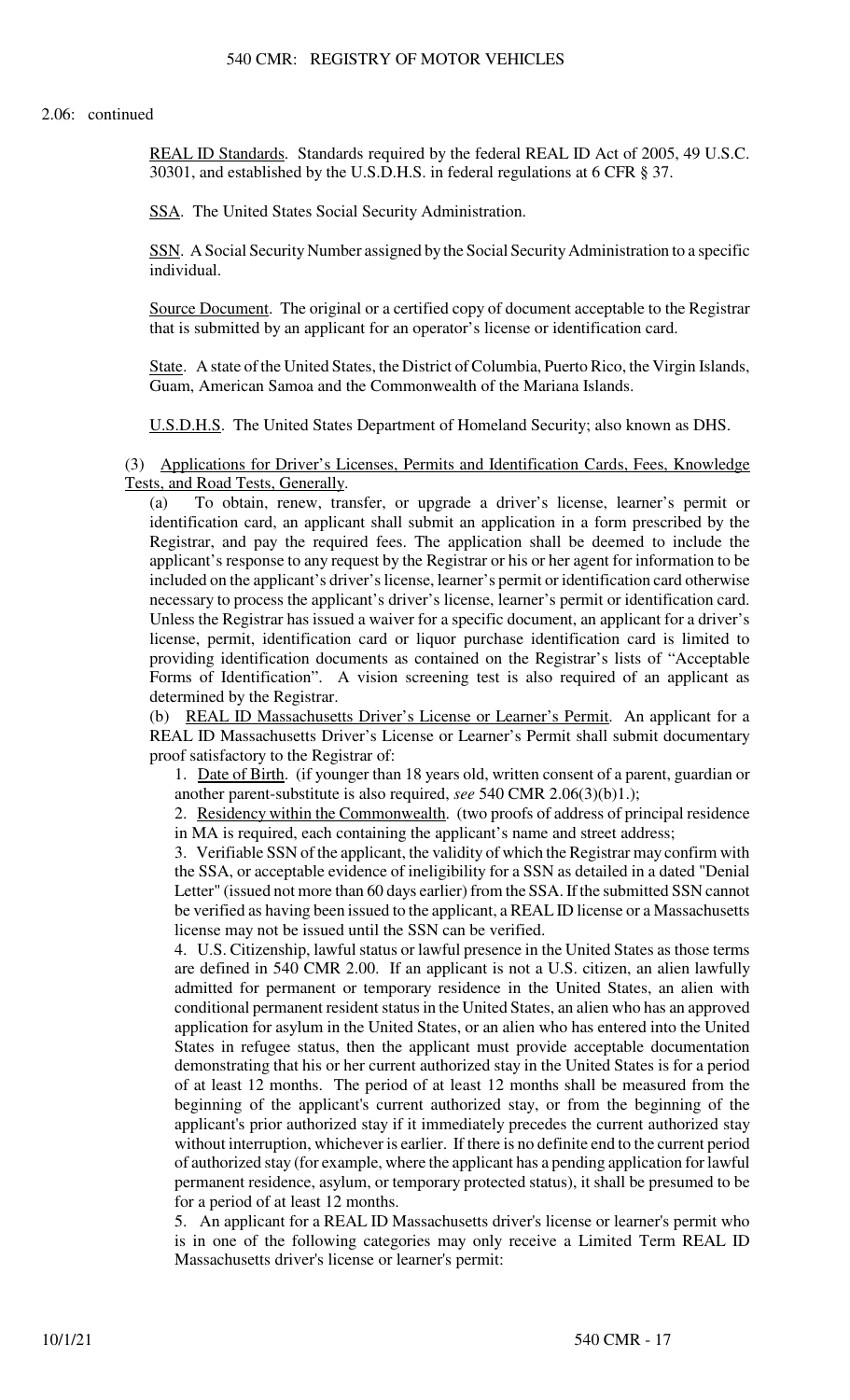a. has a valid, unexpired nonimmigrant visa or nonimmigrant visa status for entry into the United States;

b. has a pending application for asylum in the United States;

c. has a pending or approved application for temporary protected status in the United States;

d. has approved deferred action status; or

e. has a pending application for adjustment of status to that of an alien lawfully admitted for permanent residence in the United States or conditional permanent resident status in the United States.

(c) Standard Massachusetts Driver's License or Learner's Permit. An applicant for a Standard Massachusetts Driver's License or Learner's Permit shall submit documentary proof satisfactory to the Registrar of:

1. Date of Birth. (If younger than 18 years old, written consent of a parent, guardian or another parent-substitute is also required, *see* 540 CMR 2.06(3)(c)1.);

2. Residency within the Commonwealth required containing the applicant's name and street address;

3. If no verifiable SSN is provided by the applicant, the applicant must provide acceptable evidence of ineligibility for a SSN as detailed in a dated "Denial Letter" (issued not more than 60 days earlier) from the SSA. If the submitted SSN cannot be verified as having been issued to the applicant a Massachusetts license or learner's permit may not be issued until the SSN can be verified.

4. U.S. Citizenship, lawful status or lawful presence in the United States as those terms are defined in 540 CMR 2.00. If an applicant is not a U.S. citizen, an alien lawfully admitted for permanent or temporary residence in the United States, an alien with conditional permanent resident status in the United States, an alien who has an approved application for asylum in the United States, or an alien who has entered into the United States in refugee status, then the applicant must provide acceptable documentation demonstrating that his or current authorized stay in the United States is for a period of at least 12 months. The period of at least 12 months shall be measured from the beginning of the applicant's current authorized stay, or from the beginning of the applicant's prior authorized stay if it immediately precedes the current authorized stay without interruption, whichever is earlier. If there is no definite end to the current period of authorized stay (for example, where the applicant has a pending application for lawful permanent residence, asylum, or temporary protected status), it shall be presumed to be for a period of at least 12 months.

5. An applicant for a Standard Massachusetts driver's license or learner's permit who is in one of the following categories may only receive a Limited Term Standard Massachusetts driver's license or learner's permit:

a. has a valid, unexpired nonimmigrant visa or nonimmigrant visa status for entry into the United States;

b. has a pending application for asylum in the United States;

c. has a pending or approved application for temporary protected status in the United States;

d. has approved deferred action status; or

e. has a pending application for adjustment of status to that of an alien lawfully admitted for permanent residence in the United States or conditional permanent resident status in the United States.

(d) REAL ID Massachusetts Identification Card. An applicant for a REAL ID Massachusetts Identification Card shall submit documentary proof satisfactory to the Registrar of:

1. Date of Birth. (Providing the applicant is 14 years of age or older.)

2. Residency within the Commonwealth: (two proofs of address of principal residence in MA is required, each containing the applicant's name and street address);

3. Verifiable SSN of the applicant, the validity of which the Registrar may confirm with the SSA, or acceptable evidence of ineligibility for a SSN as detailed in a dated "Denial Letter" (issued not more than 60 days earlier) from the SSA. If the submitted SSN cannot be verified as having been issued to the applicant, a REAL ID identification card may not be issued until the SSN can be verified.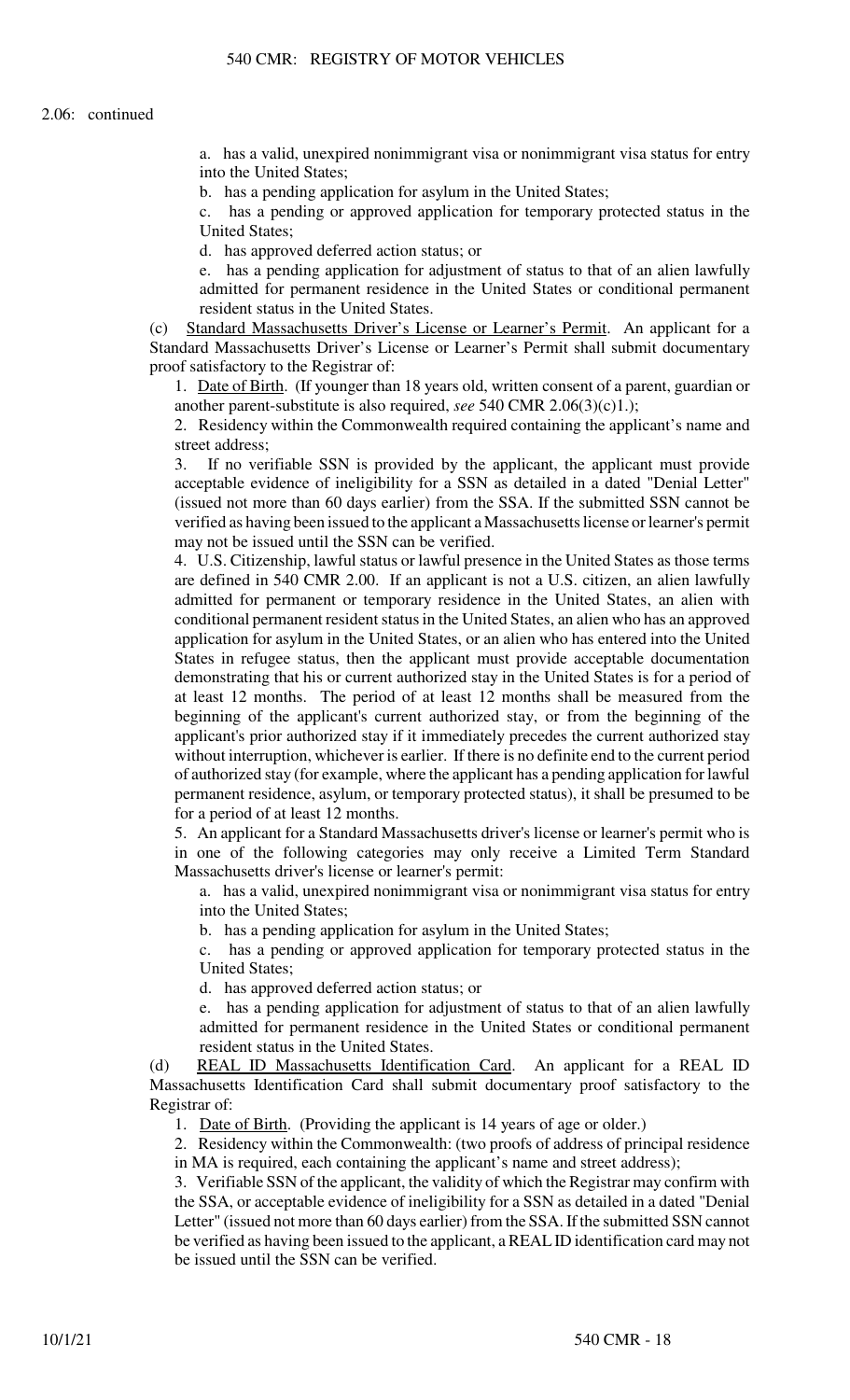4. U.S. Citizenship, lawful status or lawful presence in the United States as those terms are defined in 540 CMR 2.00. If an applicant is not a U.S. citizen, an alien lawfully admitted for permanent or temporary residence in the United States, an alien with conditional permanent resident status in the United States, an alien who has an approved application for asylum in the United States, or an alien who has entered into the United States in refugee status, then the applicant must provide acceptable documentation demonstrating that his or her current authorized stay in the United States is for a period of at least 12 months. The period of at least 12 months shall be measured from the beginning of the applicant's current authorized stay, or from the beginning of the applicant's prior authorized stay if it immediately precedes the current authorized stay without interruption, whichever is earlier. If there is no definite end to the current period of authorized stay (for example, where the applicant has a pending application for lawful permanent residence, asylum, or temporary protected status), it shall be presumed to be for a period of at least 12 months.

5. An applicant for a REAL ID Massachusetts Identification Card who is in one of the following categories may only receive a Limited Term REAL ID Massachusetts Identification Card:

a. has a valid, unexpired nonimmigrant visa or nonimmigrant visa status for entry into the United States;

b. has a pending application for asylum in the United States;

c. has a pending or approved application for temporary protected status in the United States;

d. has approved deferred action status; or

e. has a pending application for adjustment of status to that of an alien lawfully admitted for permanent residence in the United States or conditional permanent resident status in the United States.

An applicant who holds a valid driver's license issued by the Registrar or issued by another jurisdiction may not hold both a driver's license and a REAL ID Massachusetts identification card.

(e) Standard Massachusetts Identification Card. (An applicant for a Standard Massachusetts Identification Card shall submit documentary proof satisfactory to the Registrar of:

1. Date of Birth, providing the applicant is 14 years of age or older.

2. Residency within the Commonwealth required containing the applicant's name and street address.

3. If no verifiable SSN is provided by the applicant, the applicant must provide acceptable evidence of ineligibility for a SSN as detailed in a dated "Denial Letter" (issued not more than 60 days earlier) from the SSA. If the submitted SSN cannot be verified as having been issued to the applicant a Massachusetts identification card may not be issued until the SSN can be verified.

4. U.S. Citizenship, lawful status or lawful presence in the United States as those terms are defined in 540 CMR 2.00. If an applicant is not a U.S. citizen, an alien lawfully admitted for permanent or temporary residence in the United States, an alien with conditional permanent resident status in the United States, an alien who has an approved application for asylum in the United States, or an alien who has entered into the United States in refugee status, then the applicant must provide acceptable documentation demonstrating that his or her current authorized stay in the United States is for a period of at least 12 months. The period of at least 12 months shall be measured from the beginning of the applicant's current authorized stay, or from the beginning of the applicant's prior authorized stay if it immediately precedes the current authorized stay without interruption, whichever is earlier. If there is no definite end to the current period of authorized stay (for example, where the applicant has a pending application for lawful permanent residence, asylum, or temporary protected status), it shall be presumed to be for a period of at least 12 months.

5. An applicant for a Standard Massachusetts Identification Card who is in one of the following categories may only receive a Limited Term Standard Massachusetts Identification Card:

a. has a valid, unexpired nonimmigrant visa or nonimmigrant visa status for entry into the United States;

b. has a pending application for asylum in the United States;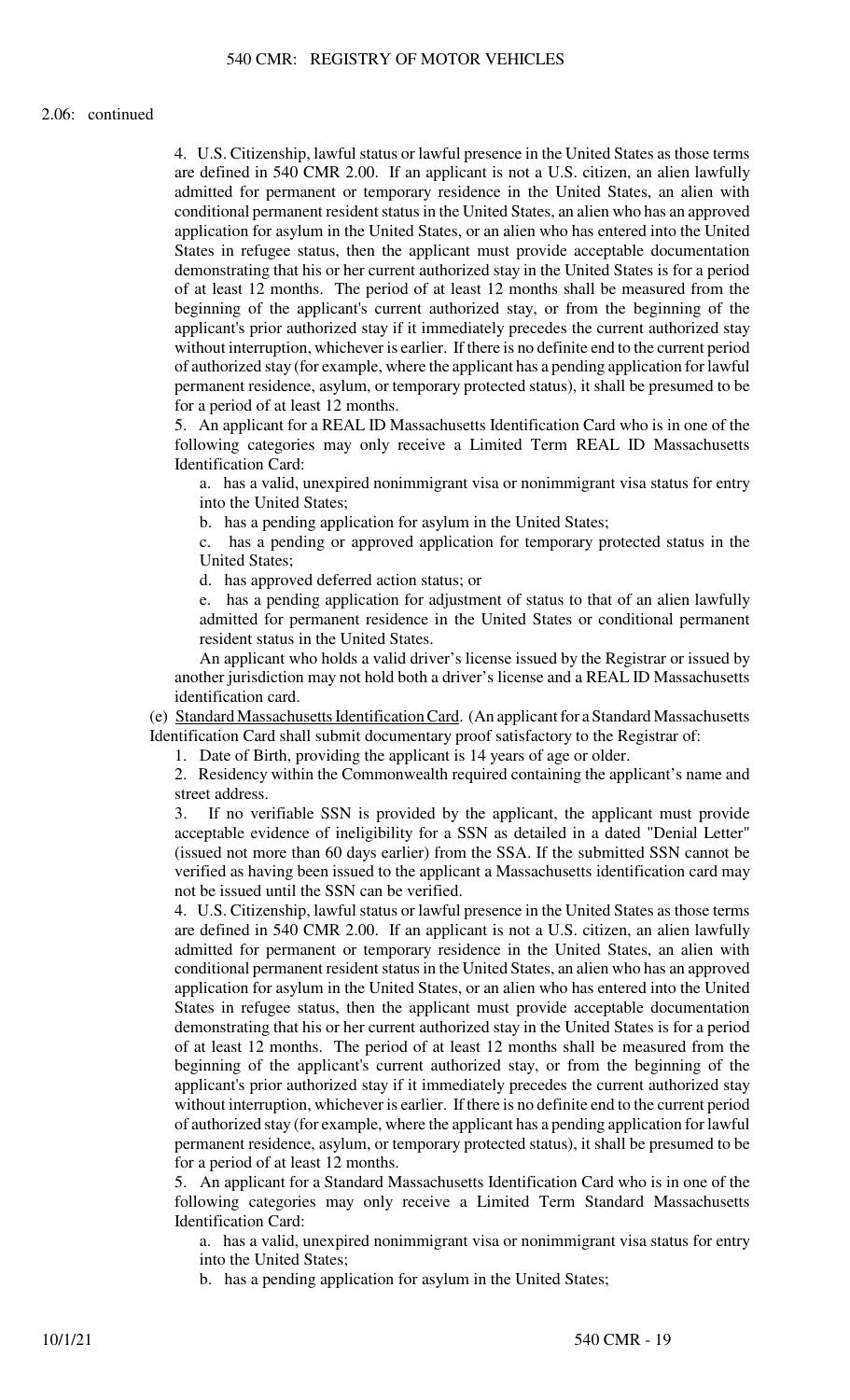c. has a pending or approved application for temporary protected status in the United States;

d. has approved deferred action status; or

e. has a pending application for adjustment of status to that of an alien lawfully admitted for permanent residence in the United States or conditional permanent resident status in the United States.

An applicant who holds a valid driver's license issued by the Registrar or issued by another jurisdiction may not hold both a driver's license and a Standard Massachusetts identification card.

(f) Liquor Purchase Identification Card. An applicant for a Massachusetts Liquor Purchase Identification Card shall submit documentary proof satisfactory to the Registrar of:

1. Date of Birth, providing the applicant is 21 years of age or older.

2. Verifiable SSN of the applicant, the validity of which the Registrar may confirm with the SSA, or acceptable evidence of ineligibility for a SSN as detailed in a dated "Denial Letter" (issued not more than 60 days earlier) from the SSA. If the submitted SSN cannot be verified as having been issued to the applicant, a Massachusetts Liquor Purchase Identification Card may not be issued until the SSN can be verified.

An applicant who holds a valid Massachusetts driver's license issued by the Registrar is not eligible for a Massachusetts Liquor Purchase Identification Card. An applicant who holds a valid driver's license from a jurisdiction outside of Massachusetts is eligible for a Massachusetts Liquor Purchase Identification Card.

(g) Acceptable Forms of Identification. As a part of 540 CMR 2.00, the Registrar has established lists of documents the RMV may accept to prove aspects of identity when applying for a Driver's (Operator's) License, Learner's Permit, Identification Card or Liquor Purchase Identification Card. The Registrar reserves the right to amend these lists from time to time. The lists can be found on the RMV website and in the Driver's Manual that is current at the time of application. Lists displayed on the website shall be considered as the most recent in the event of a disparity between the Driver's Manual and the website. Such lists include, but are not limited to the following:

1. Documents to Prove Massachusetts Residence.

2. Documents to Prove Date of Birth (DOB).

3. Documents to Prove U.S. Citizenship, lawful status or lawful presence in the United States.

(h) Conversion of Driver's Licenses, Identification Cards and Learner's Permits from Another Jurisdiction. "Conversion" of a driver license means the Registrar has recognized that another specific jurisdiction enforces standards of fitness of operators substantially as high as those prescribed and enforced by the Commonwealth, the Registrar has been able to confirm the validity and status of an applicant's driver license issued in the other jurisdiction and is willing to issue an equivalent Class of Massachusetts driver license for the applicant from that jurisdiction, who has become a resident of this state, with the same restrictions or endorsements (if any) as on that applicant's existing license and without the need for a written test or a road test. The applicant is otherwise subject to the same application requirements as an applicant for an initial license, including the payment of all fees as if the tests had been taken and passed, and must demonstrate U.S. Citizenship, lawful status or lawful presence in the United States unless the Registrar can confirm such status through other means. The Registrar will not issue a driver license as part of a license conversion unless the applicant surrenders the license to be converted to the Registrar.

1. Conversion of License from Another U.S. State, the District of Columbia or U.S. Territory. An applicant who is 18 years of age or older with a driver license from another U.S. jurisdiction who has become a resident of this state, may convert his or her driver license with the same restrictions or endorsements (if any) as on that applicant's existing license and without the need for a written or a road test. The applicant is otherwise subject to the same application requirements as an applicant for an initial license, including the payment of all fees as if the tests had been taken and passed, and must demonstrate U.S. Citizenship, lawful status or lawful presence in the United States unless the Registrar can confirm such status through other means. An applicant presenting a REAL ID driver license may, on conversion, receive the equivalent REAL ID Massachusetts Driver's License as issued by Massachusetts. An applicant presenting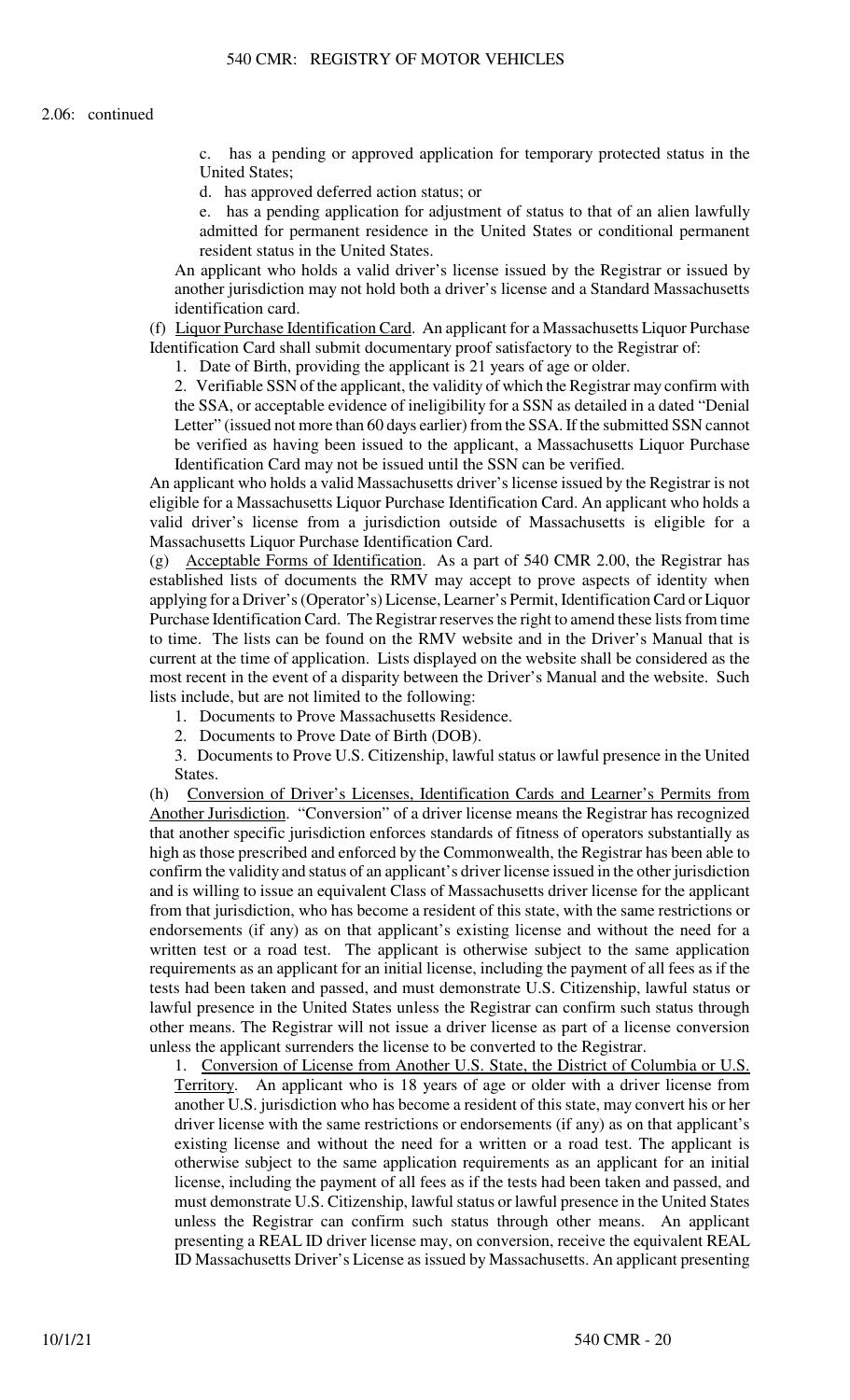a non-REAL ID driver's license may convert to a REAL ID or Standard Massachusetts Driver's License upon furnishing the required documentation for such credential. An applicant for license conversion from a U.S. Territory may also be required to provide a recent driving record.

2. Conversion of Identification Card. The Commonwealth of Massachusetts will not convert an identification card from another U.S. state or another jurisdiction. An applicant for a REAL ID Massachusetts Identification Card or for a Standard Massachusetts Identification Card who has recently become a Massachusetts resident is subject to the same terms and conditions as any other applicant for that particular type of Identification Card.

3. Conversion of Liquor Purchase Identification Card. No conversion of the equivalent of a Massachusetts Liquor Purchase Identification Card will be made by the Registrar. Each application for such card is treated as an initial application.

4. Conversion of a Learner's Permit. The Registrar may convert a learner's permit from another U.S. jurisdiction if the jurisdiction from which the permit was issued would accept a Massachusetts permit for conversion. If the applicant for a permit is younger than 18 years old, Massachusetts law requires the applicant to complete a course of driver education instruction approved by the Registrar. He or she may accept any portion of a driver education program completed in the other jurisdiction if he or she finds that the program and completed portion(s) is substantially similar to the driver education program or portion in this state. An applicant for a learner's permit must provide documentation listed in the "Document Requirements Chart" of the *RMV's Driver's Manual*.

5. Conversion of Driver Licenses, Learner's Permits and Identification Cards from Canada or Mexico. *See* the "Document Requirements Chart" of the *RMV's Driver's Manual*. An applicant may convert to a REAL ID or Standard Massachusetts Driver's License upon furnishing the required documentation for such credential.

6. Conversion of licenses from Select Foreign Countries which have entered into reciprocal agreements with Massachusetts for the conversion of driver licenses for persons 18 years of age or older are also contained in the *RMV's Driver's Manual*. An applicant may convert to a REAL ID or Standard Massachusetts Driver's License upon furnishing the required documentation for such credential.

7. Other Foreign Licenses. An applicant presenting a valid driver license from a foreign country not having a reciprocal license conversion agreement with Massachusetts, who has become a resident of this state, will be required to take a written and road test. If the applicant is younger than 18 years old, he or she may be required to take a Driver Education course at a school approved by the Registrar. Parental consent will also be required. An applicant may convert to a REAL ID or Standard Massachusetts Driver's License upon furnishing the required documentation for such credential.

(i) Parental Consent for Learner's Permit/Junior Operator License.

1. Driver's License. An application for a driver's license for a person younger than 18 years old must be accompanied by the written consent of a parent or legal guardian of the applicant or, if a parent is not available, by another person standing in place of a parent. The written consent on the minor's application may be given by either parent if no separation or divorce exists. It may only be given by the parent having legal custody if a legal separation or divorce does exist. If joint custody has been awarded, only the parent with whom the minor applicant resides in the Commonwealth at the time of application may give consent.

If the Registrar is satisfied 540 CMR 2.00 has been followed, he or she will not rescind a decision to issue a Learner's Permit or Driver License to a minor due solely to an objection from a parent not authorized to give consent under 540 CMR 2.00, unless the objector has a court order.

For purposes of 540 CMR 2.00, the Registrar may deem a person occupying one of the following positions as a person "standing in the place of a parent" if for good cause shown, a parent who can give consent under 540 CMR 2.00 is not available.

a. a legal guardian who properly identifies himself or herself and presents an order of a Court appointing him or her as legal guardian of the minor applicant.

b. a step-parent who properly identifies himself or herself and presents evidence that he or she is the step-parent of the minor applicant and that the applicant resides with him or her.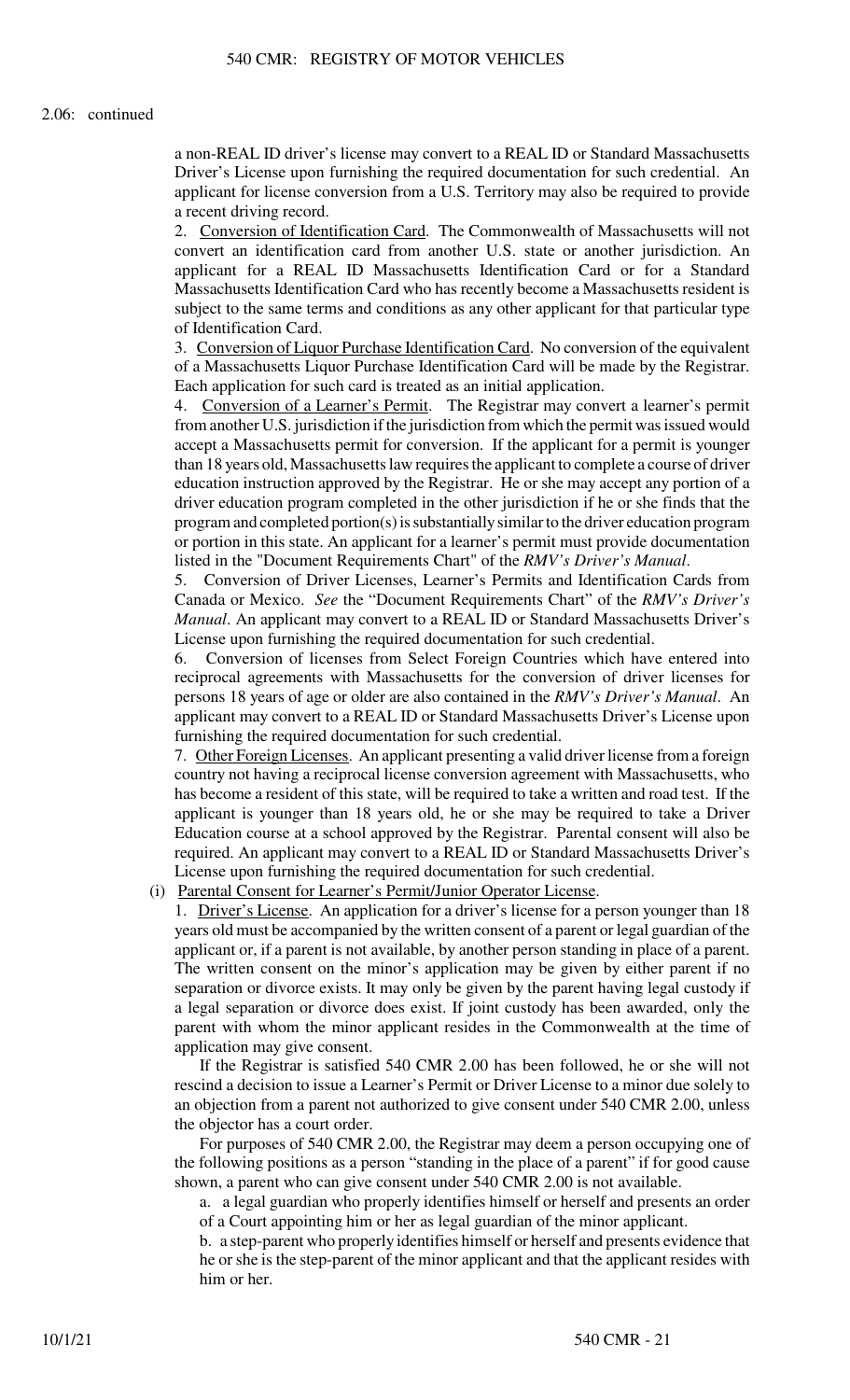a foster-parent who properly identifies himself or herself as someone who provides temporary substitute parental care for a child or children under an agreement with a licensed or approved placement agency, as recognized by the state's Executive Office of Health and Human Services and Department of Early Education and provides documentation indicating the minor applicant is in his or her care.

d. a social worker representing the state Department of Children and Families (DCF) licensed to engage in the practice of social work in the Commonwealth who properly identifies himself or herself and who satisfies the Registrar that he or she has or is providing professional social work services to the minor applicant and/or to the applicant's family.

e. an authorized representative of a residential group care program, as recognized by the Executive Office of Health and Human Services and Department of Early Education, in which the minor applicant resides who has properly identified himself or herself and provides evidence of residential program assignment.

f. a boarding school headmaster of an academic school in the Commonwealth who properly identifies himself or herself and provides documentation indicating that the minor applicant is a student in residence at the school and that as headmaster he is authorized by the parent(s) to exercise discretion in making decisions on behalf of the resident student.

g. the Massachusetts resident-host of a minor foreign exchange student who properly identifies himself or herself and provides documentation from the student's parent(s) indicating authority to exercise discretion in making decisions on the resident student's behalf.

For purposes of 540 CMR 2.00, a notarized "Caregiver Affidavit" issued under the authority of M.G.L. c. 201F and provided by the care giver named in the document is not considered acceptable since it is limited to making only medical and academic educational decisions on behalf of a minor.

(j) ID Card - No Permanent Address. An application for a Massachusetts Identification Card by a person who otherwise meets the statutory qualifications for such Card but who does not have a permanent residential address in Massachusetts, including an application by a person who is younger than 18 years old, may be considered for issuance of the ID Card for good cause shown if:

Homeless Shelter or Other Accommodation for Transients. The properly identified director or person in charge of an established homeless shelter or other recognized accommodation for transient guests (other than a hotel or similar accommodation), attests that he knows the applicant personally, discloses the period of time he or she has known the applicant, discloses the source of his or her knowledge that the applicant has no permanent address, asserts that the applicant stays at the shelter for homeless individuals on an irregular basis by disclosing the approximate number of times per week or month that the applicant has recently been a guest and agrees to allow the applicant to use the shelter as both his or her residential and mailing address for RMV purposes. In addition to the above, if the applicant is younger than 18 years old, the director or person in charge of an established homeless shelter also discloses his or her personal knowledge of the applicant's relationship with his parent(s) or other relatives, and if none, whether the applicant is under any form of State guardianship or under the control of the Department of Children and Families (DCF). (k) Written and Road Tests Required (formerly 3c). Prior to the issuance of any license, an applicant must pass both a knowledge test and a driving or skills test as prescribed by the Registrar, and must satisfy the Registry's medical qualification standards as set forth in 540 CMR 24.00: *Medical Qualifications for Operators of Motor Vehicles*, in a manner acceptable to the Registrar. If, at any time before or after the issuance of a license or learner's permit, the Registrar has any reason to believe that a person is physically or mentally incapable of operating a motor vehicle, the Registrar may require satisfactory proof of that person's ability to operate a motor vehicle including, but not limited to, the successful completion of a competency road test.

(l) Road Test Vehicle (formerly 3d). The driving or skills test must be taken in a motor vehicle representative of the type of motor vehicle which the driver operates or expects to operate.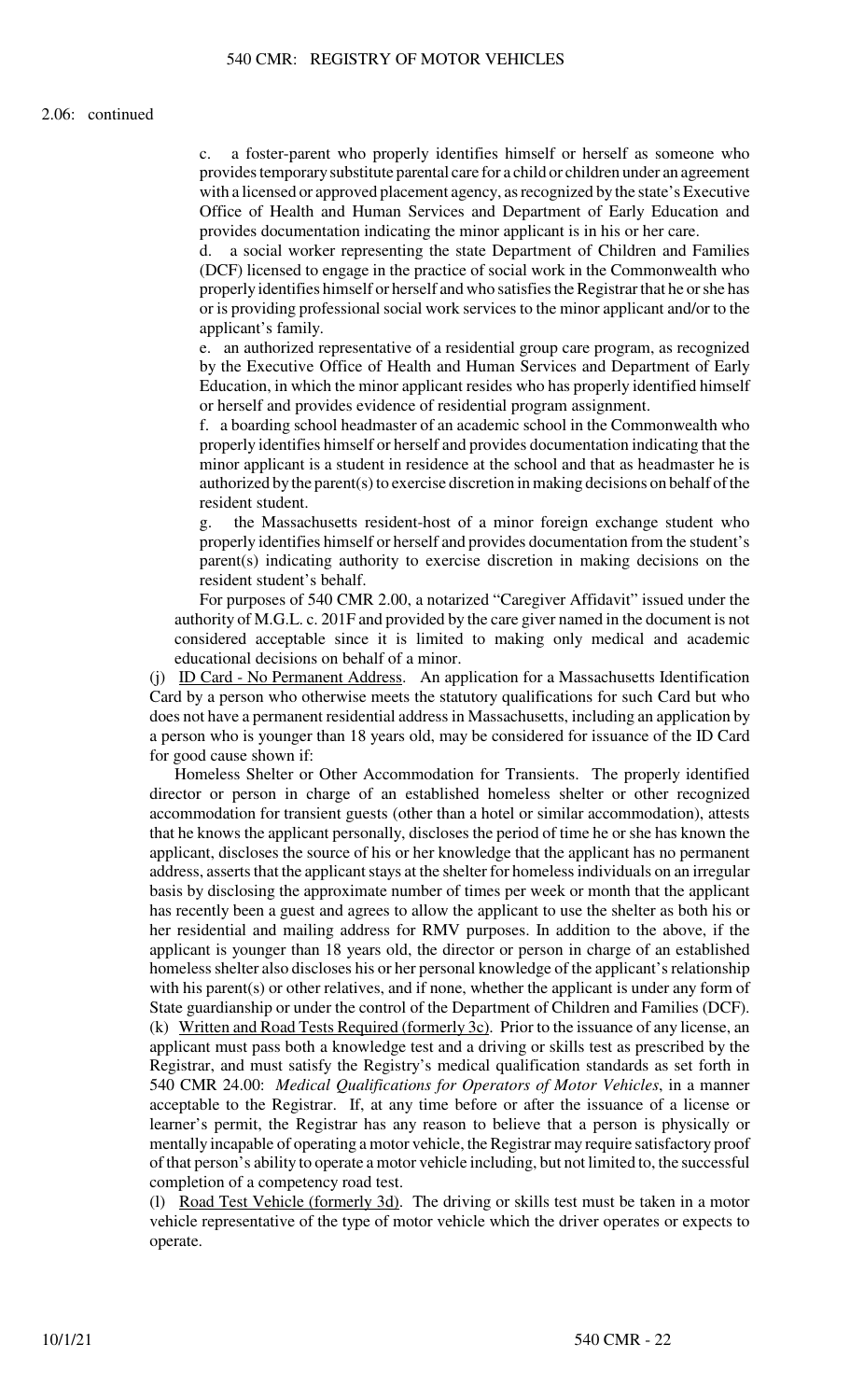## 2.06 continued

(m) Authorized Test Administrative (formerly 3e). The knowledge and driving or skills tests may be administered by a Registry employee or agent designated by the Registrar to administer such tests or by a third-party whom the Registrar has authorized to administer such tests; provided that an independent third party contractor may not give the CDL Knowledge Tests.

# (4) Learner's Permits and Licenses Generally.

(a) Unless prohibited by the state of issuance, an out of state operator with a learner's permit may operate in Massachusetts. Likewise, a Massachusetts learner's permit holder may operate in another state, unless otherwise prohibited.

(b) Classes.

1. All original operator licenses and all operator license renewals shall be valid only in accordance with the Classes of licenses listed in 540 CMR 2.06. The Registrar shall examine each applicant according to the Class of license for which application was made. Each license shall indicate the Class to which it is assigned.

2. The Classes of licenses entitling a licensee to operate motor vehicles or a combination of motor vehicles are as follows:

Class A: Any combination of vehicles with a gross combination weight (GCW), gross vehicle weight (GVW), or registered weight of 26,001 or more lbs., whichever is greater, provided the GVWR of the vehicle(s) being towed is in excess of  $10,000$ lbs. (Holders of a Class A license may, with any appropriate endorsements, operate all vehicles within Class B, C, and D.)

Class B: Any single vehicle with a gross vehicle weight rating (GVWR) of 26,001 or more lbs., or any such vehicle towing a vehicle not in excess of 10,000 lbs. GVWR. (Holders of a Class B license may, with appropriate endorsements, operate all vehicles within Class C and D.)

Class C: Any single vehicle or combination of vehicles that does not meet the definition of Class A or Class B, but is either designed to transport 16 or more passengers including the driver, or is required to be placarded for hazardous materials under 49 CFR 172.500 or any other federal regulation. (Holders of a Class C license may operate all vehicles within Class D.)

Class D: Any single vehicle or combination of vehicles that does not meet the definition of Class A, Class B, Class C, or Class M.

Class M: Any motor vehicle defined as a motorcycle in M.G.L. c. 90, § 1 or any two-wheeled vehicle whose top speed is as described in c. 90, § 1H or any three-wheeled vehicle whose top speed is as described in M.G.L. c. 90, § 1I.

3. A Class A, B, or C License shall also be known as a Commercial Driver's License or CDL.

4. Gross Weight Rating.

a. A vehicle without a plate specifying the GVWR of the vehicle shall contain in a readily accessible place, a written statement specifying the GVWR of the vehicle and including the make, model, year and Vehicle Identification Number (VIN) of the vehicle, which must be prepared by the manufacturer of the vehicle or by an authorized dealer who buys and sells such vehicles.

b. If the registered gross weight or actual gross weight of a vehicle or of a combination of vehicles exceeds its GVWR or GCWR, then the registered gross weight or actual gross weight, whichever is higher, shall be used instead of the GVWR or GCWR to determine what license class is required under 540 CMR 2.06.

(c) Temporary License or Identification Card. The Registrar may for administrative convenience and the appropriate fee, and in accordance with M.G.L. c. 90, § 11, issue a temporary license or temporary identification card of any Class for 60 days including, but not limited to:

1. At initial issuance or upon issuance of a duplicate, where the final document containing a digital image will be manufactured at a later date;

2. When a licensee whose Massachusetts license has expired or is about to expire renews the license online, the downloadable receipt that is issued upon proper payment may be printed and must be carried by the licensee, along with the license containing a digital image that was most recently issued, until the new license is issued and mailed to the licensee's address on file or the 60 days expires, whichever first occurs;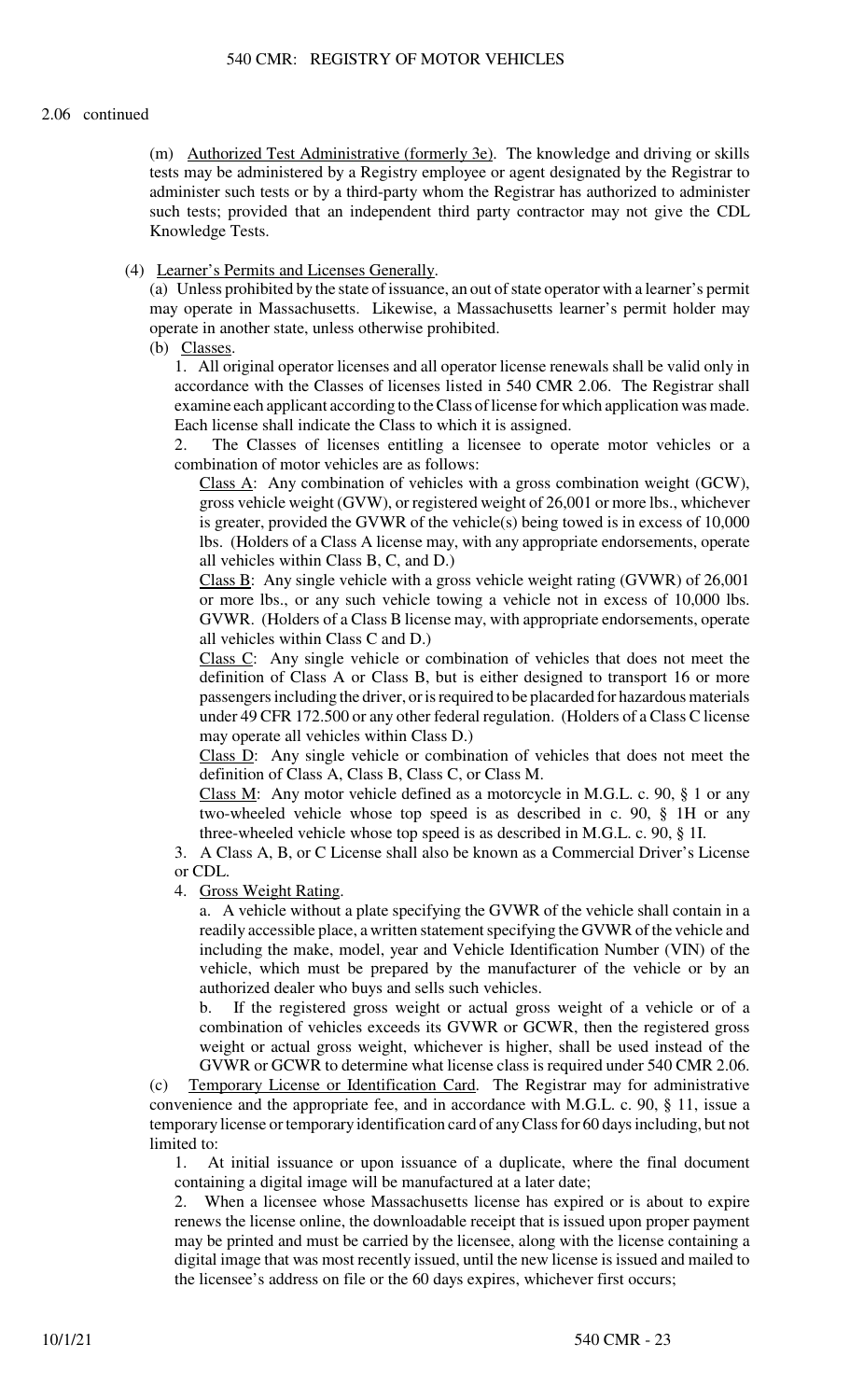#### 2.06: continued

3. When a licensee cannot complete a license renewal transaction at an RMV Service Center due to reasons beyond the control of the Registrar, a temporary Massachusetts license may be issued at the discretion of the Service Center manager;

4. When a competency road exam has to be taken by an applicant who either does not currently have a valid license or who's license has been suspended, the Registrar may issue a temporary license in order to allow the person to take the test on a public way, but may suspend the unexpired portion of the temporary license immediately upon the failure of the competency road exam by the applicant;

5. When a licensee who is a resident of Massachusetts and whose Massachusetts license has expired or is about to expire while the licensee is outside of the Commonwealth, the Registrar may issue a temporary license if the licensee is not eligible to renew online. The Registrar may mail the temporary license by standard U.S. mail to an address provided by the licensee. If the licensee requests overnight or expedited delivery, he or she will be required to arrange and pay for such service, in advance. In regard to issuance of a temporary driver license, the following is applicable:

a. A licensee may be eligible to renew the license but not eligible to renew online if he or she is required by law or by a regulation or policy of the Registrar to visit a Service Center to renew because of age or other requirement.

b. A licensee is not eligible to renew if his or her license is suspended or if he or she has been placed in "non-renewal" status by the Registrar based on official notifications received under state law.

c. Although a temporary license of any Class that is issued by the Registrar is valid in Massachusetts, due to differences in state laws the Registrar cannot guarantee that such temporary license will be honored by law enforcement officers or courts in other jurisdictions.

d. A temporary Massachusetts driver license or temporary Massachusetts identification card may be issued either in person or remotely only if the:

i. RMV is satisfied of the identity of the applicant and has re-verified the holder's lawful presence and SSN;

ii. The compliant document contains the most recent digital image of the holder from RMV files;

iii. Any remote renewal is authorized by the RMV Driver License Section;

iv. The expiration date of the temporary document does not exceed the date of the end of the license holder's authorized stay in the United States or 60 days, whichever first occurs.

- (d) Restrictions.
	- 1. Restrictions on a license shall be coded as follows:
	- 2. MEDICAL LOG/GLUCOSE REQUIRED
		- A. USE WITH CERTIFIED DRIVING INSTRUCTOR ONLY
		- B. CORRECTIVE LENSES
		- C. MECHANICAL AID (adaptive devices)
		- D. PROSTHETIC AID/PERSONAL MEDICAL AID
		- E. CMV AUTOMATIC TRANSMISSION
		- G. DAYLIGHT ONLY
		- H. LIMITED TO EMPLOYMENT
		- I. JOL LIMITED/OTHER
		- J. OTHER
		- K. CDL INTRASTATE ONLY
		- L. CDL VEHICLES WITHOUT AIR BRAKES
		- M. CDL EXCEPT CLASS A BUS
		- N. CDL EXCEPT CLASS A AND B BUS
		- O. CDL EXCEPT TRACTOR/TRAILER
		- P. NO PASSENGERS IN CMV BUS
		- Q. CLASS D AUTOMATIC TRANSMISSION
		- R. BI OPTIC TELESCOPIC LENS
		- S. PROOF OF BLOOD SUGAR LEVEL
		- T. IGNITION INTERLOCK
		- U. THREE WHEELED MOTORCYCLE
		- V. MEDICAL VARIANCE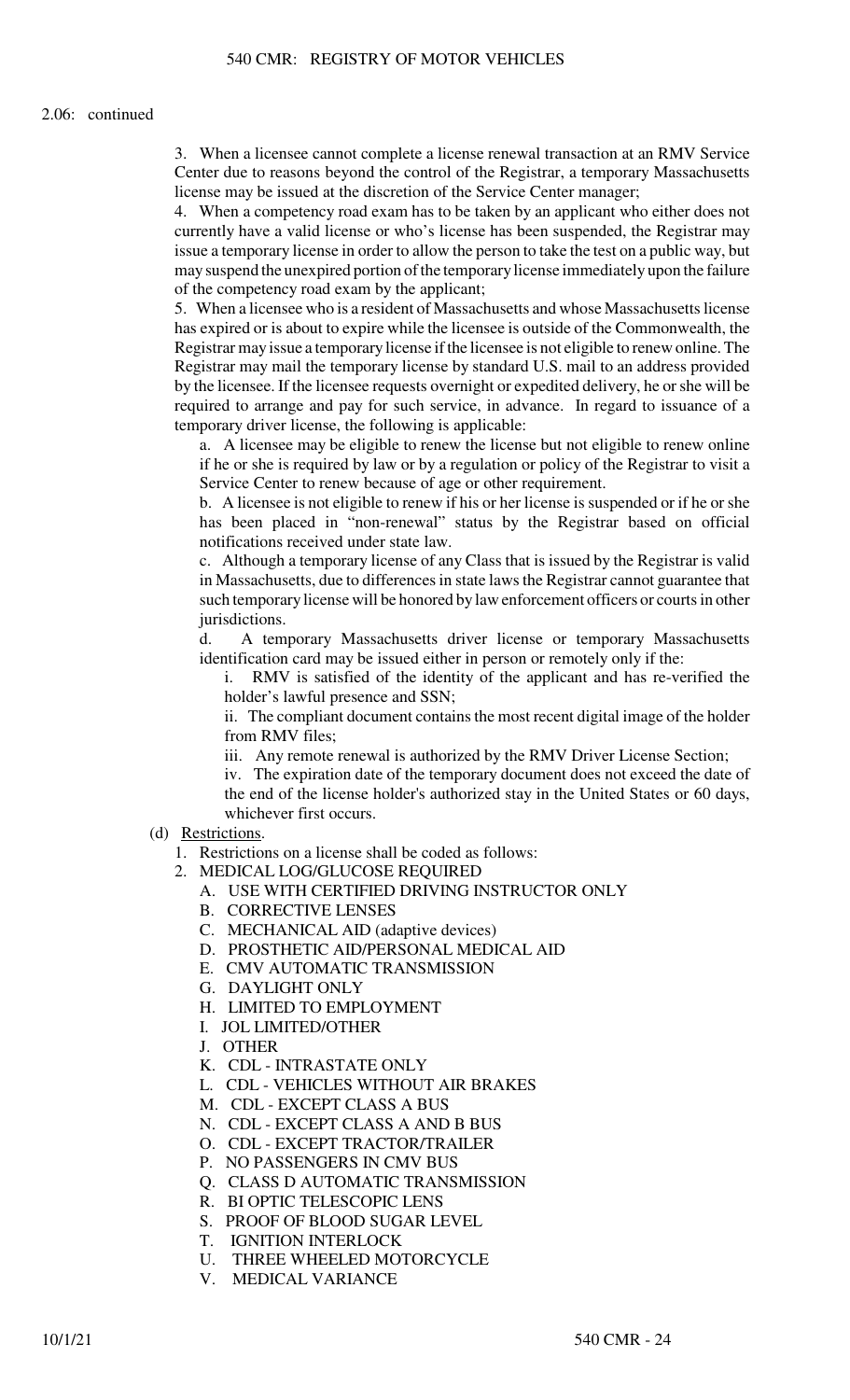- W. INTRASTATE MEDICAL WAIVER
- X. CDL NO CARGO IN CMV TANKER
- Y. RESTRICTED TO 14 PASSENGER CAPACITY
- Z. CDL AIR OVER HYDRAULIC

(e) Reinstatement - Generally. A Class D or Class M driver's license which is revoked, suspended, canceled, or downgraded may be reinstated fully or, when applicable, with an "H" restriction signifying a hardship license for employment use only.

## (5) Penalties - Generally.

(a) Violations - Application, Testing and Licensing. In addition to any other penalty provided by law, and in order to insure the integrity of the application, testing and licensing processes, the following provisions shall apply:

1. Anyone who without lawful authority possesses, in whole or in part, an original version of a driver's license knowledge test, a copy of such test, or information copied from such test, shall be disqualified from holding any Class of driver's license or learner's permit for 60 consecutive days.

2. Anyone who cheats or attempts to cheat on a driver's license test, including a knowledge test, a test for a CDL endorsement, a skills test, a pre-trip inspection of a Commercial Motor Vehicle, or any other written or practical test required to obtain or upgrade a learner's permit or driver license shall be disqualified from holding any Class of driver's license or learner's permit for 60 consecutive days.

3. Anyone who falsifies information to obtain, renew, transfer, or upgrade a driver's license or learner's permit shall be disqualified from holding any Class of driver's license or learner's permit for 60 consecutive days. Any driver's license or learner's permit, in any Class, issued to a driver who has falsified any information shall be void from the date of issuance.

4. Any driver's license or learner's permit secured for a driver by an impersonator of that driver, or with the assistance of an impersonator, shall be void from the date of issuance.

5. Anyone who bribes or attempts to bribe any government official with respect to any driver's license or learner's permit shall be disqualified from holding any Class of driver's license or learner's permit for 60 consecutive days.

(b) Violations - Statutes, Rules and Regulations.

1. A person who operates a motor vehicle or combination of vehicles not included within the Class of license issued to him or her, or without required endorsements, or in violation of license restrictions, or who, while holding a learner's permit operates a motor vehicle in violation of the terms of such permit, or who operates a motor vehicle in violation of an out-of-service order, is deemed to be operating a motor vehicle without being duly licensed and is subject to the penalties for such offense provided in M.G.L. c. 90 and c. 90F, 49 CFR Part 383, and 540 CMR 2.06.

2. In addition to any other penalty provided by law, unless otherwise provided by regulation or statute, the administrative licensing sanction for violating the rules, regulations, and requirements of M.G.L. c. 90, M.G.L. c. 90F, 540 CMR 2.06, or 49 CFR Part 383 shall be a 60 consecutive days disqualification from holding a license, learner's permit, CDL or CDL learner's permit. Any adverse action taken against a license or permit by the Registrar shall not preclude the imposition of criminal penalties or of other civil penalties for the same violation. Likewise, no law enforcement officer is precluded from utilizing criminal law procedure against a driver whose conduct has violated both the criminal law and civil law. At administrative hearings, findings shall be based on a preponderance of the evidence even if the unlawful conduct is also a violation of a criminal law statute.

3. In addition to any other penalty provided by law, in a case where an employer is the violator of any provision of 540 CMR 2.06, each agent of the employer who knowingly allowed, required, permitted, or authorized the violation shall be subject to a 60 consecutive days disqualification from holding any Class of driver's license or learner's permit.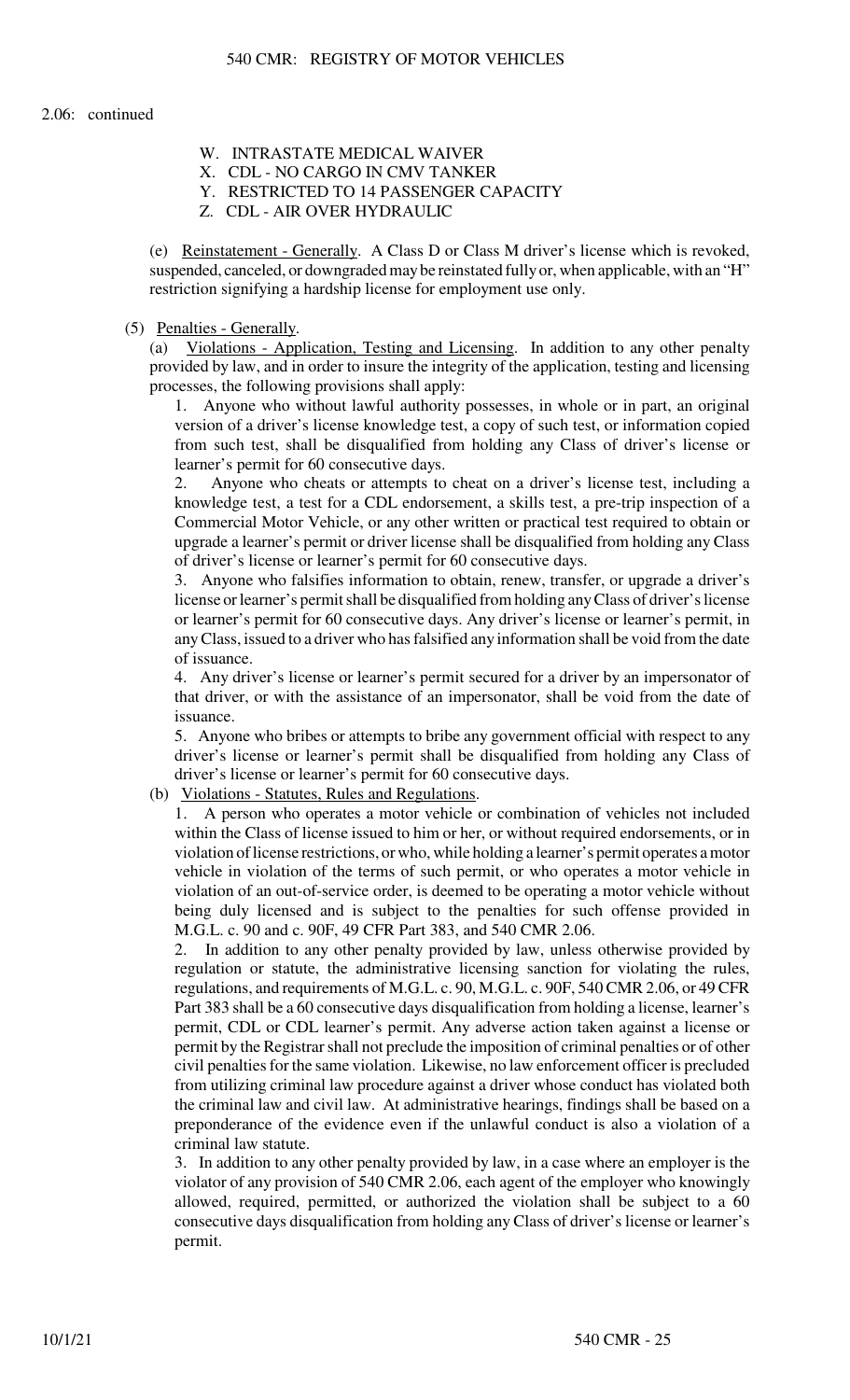## 2.06: continued

In addition to any other penalty provided by law, any driver who violates the provision of M.G.L. c. 90, § 25 shall be disqualified from holding any Class of driver's license or learner's permit for a period of 60 consecutive days.

5. In addition to any other penalty provided by law, a driver who violates the provisions of M.G.L. c. 90, § 24B shall be disqualified from holding any Class of driver's license or learner's permit for a one year period. This period shall commence upon notice of a criminal conviction. If no prosecution is pending, the disqualification period shall be for 60 consecutive days, which shall commence following an administrative determination that a driver has violated the terms of M.G.L. c. 90, § 24B.

(c) Notice. Except for a driver under a 24-hour out-of-service order and except pursuant to M.G.L. c. 90, § 22(a), no driver shall be subjected to any penalties described in 540 CMR 2.00 until reasonable notice is sent to the driver and until there has been a reasonable opportunity for a Registry hearing under 540 CMR 9.00: *Conduct of Hearings within the Registry of Motor Vehicles*.

(6) Suspension or Nonrenewal of Driver's License or Permit for Violations of the Hands-free Use of Mobile Electronic Devices While Operating a Motor Vehicle Pending Completion of a Distracted Driving Program. An operator who is younger than 18 years old and who commits an offense under M.G.L. c. 90, § 8M, relating to the hands-free use of mobile electronic devices while operating a motor vehicle, shall have his or her license or permit suspended for 60 days for a first offense, 180 days for a second offense, and one year for a third or subsequent offense. For each offense under M.G.L. c. 90, § 8M, an operator shall not be eligible for license renewal or reinstatement until he or she completes a program selected by the Registrar that encourages a change in driver behavior and attitude about distracted driving. An operator who is 18 years of age or older and who commits a second or subsequent offense under M.G.L. c. 90, § 13B, relating to the hands-free use of mobile electronic devices while operating a motor vehicle, shall have his or her license placed in nonrenewal status unless, within 90 days of committing the second or subsequent offense, he or she completes a program selected by the Registrar that encourages a change in driver behavior and attitude about distracted driving. The operator shall not be eligible for renewal of his or her license until he or she successfully completes such program.

(7) Additional Particular Provisions Applicable to Class M Licenses (Motorcycles) - Skill Test. (a) No Registry conducted motorcycle skills test shall be required of any holder of a Massachusetts Class M learner's permit, if the holder has been certified as being qualified by the Massachusetts Rider Education Program (MREP) as recognized by the Registrar and if said holder has successfully completed a course of instruction prescribed by said Registrar. The Registrar shall approve the form of certification and methods of communication of such certification to be used under 540 CMR 2.06.

(b) Applicants taking a Class M skill test on a three wheeled motorcycle will be restricted on their license to such a vehicle and applicants taking a Class M skill test on a two-wheeled motorcycle with an attached sidecar shall be restricted to such a vehicle on the license.

(c) Applicants taking a Class M skill test on a Limited Use Motorcycle shall be restricted to such a vehicle on the license.

(8) Additional Particular Provisions Applicable to School Bus Operators. Any person who operates a school bus, as defined in M.G.L. c. 90, § 1, or a motor vehicle used to transport school pupils under M.G.L. c. 90, § 7D, must also comply with all applicable special licensing provisions contained in M.G.L. c. 90, and 540 CMR 2.15.

(9) Particular Provisions Applicable to Commercial Driver's Licenses.

(a) Federal Regulations. Unless otherwise provided by statute or regulation, all provisions and definitions found in 49 CFR Part 383, and those in M.G.L. c. 90F, § 1 to the extent they are not inconsistent with the federal regulations, are incorporated by reference into 540 CMR 2.06 and, for CDL purposes, are applicable to both intrastate and interstate commerce in Massachusetts. Unless otherwise provided by statute or regulation, any federal regulations referenced in 49 CFR Part 383 or any other provision of Title 49 applicable to a holder of a CDL are also incorporated by reference into 540 CMR 2.06 and, for CDL purposes, are applicable to both interstate and intrastate commerce in Massachusetts.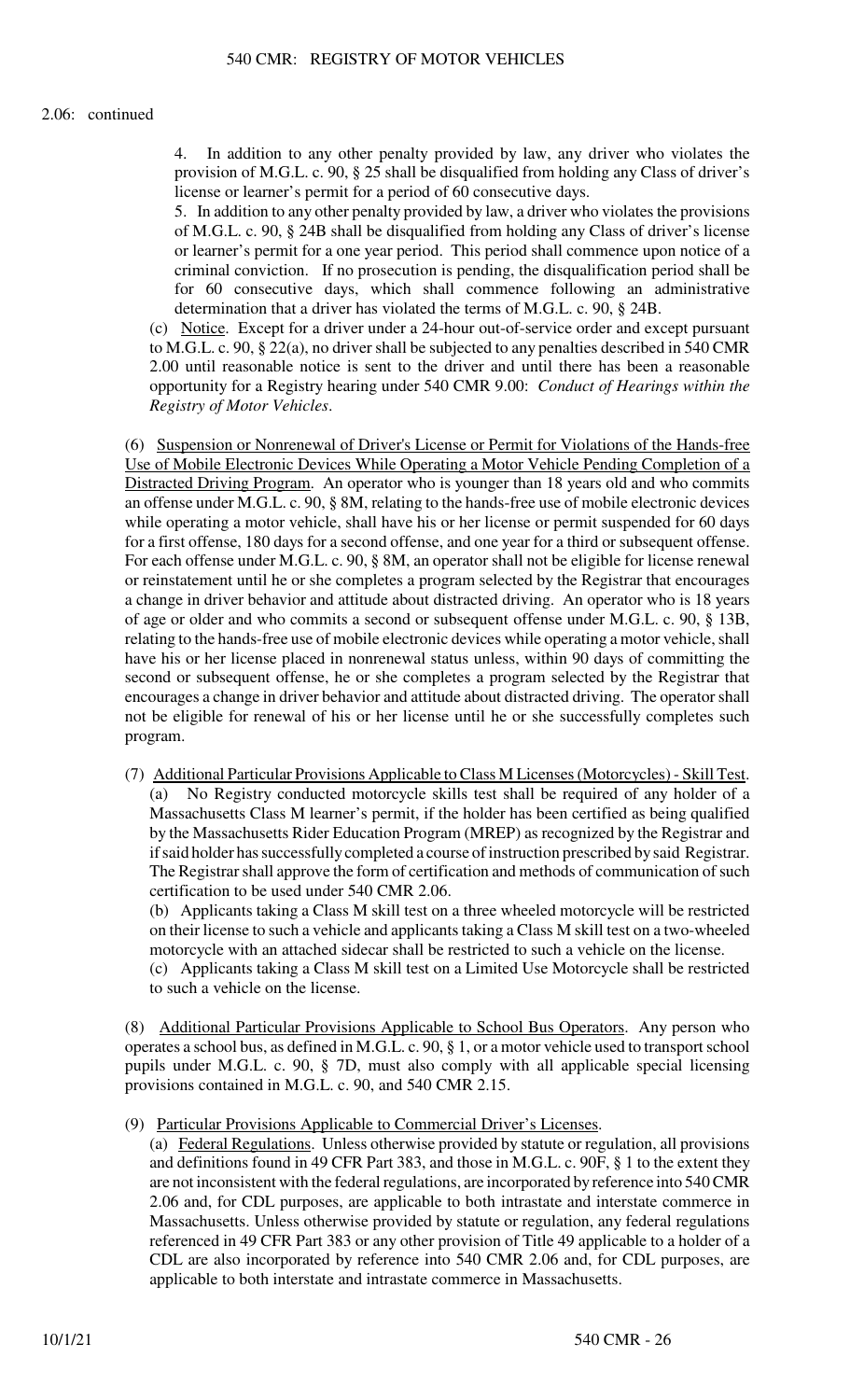## 2.06: continued

(b) Driving or Skills Tests Waivers.

1. The Registrar may prescribe forms for use in determining whether a CMV driving skills test may be waived, and may prescribe other forms for use in the license application process. Such forms shall include, but are not limited to, application forms and affidavits.

2. A driving or skills test described in 49 CFR § 383.113 shall be waived for a CMV operator who meets the conditions set forth in 49 CFR § 383.77, unless the Registrar acts pursuant to M.G.L. c. 90, § 22. This includes waiver of the portion of a CMV skills test related to air brakes if the driver already has a CDL without the "L" restriction.

3. Any authority from the FHWA (Federal Highway Administration) or FMCSA (Federal Motor Carrier Safety Administration) Administrator to waive all testing for a 180-day CDL to be issued to a seasonal farm worker is expressly declined.

(c) CDL Learner's Permits and Licenses.

1. Temporary Licenses. The holder of a temporary CDL license assumes the responsibility to verify that all states through which he or she is traveling will honor such a CDL.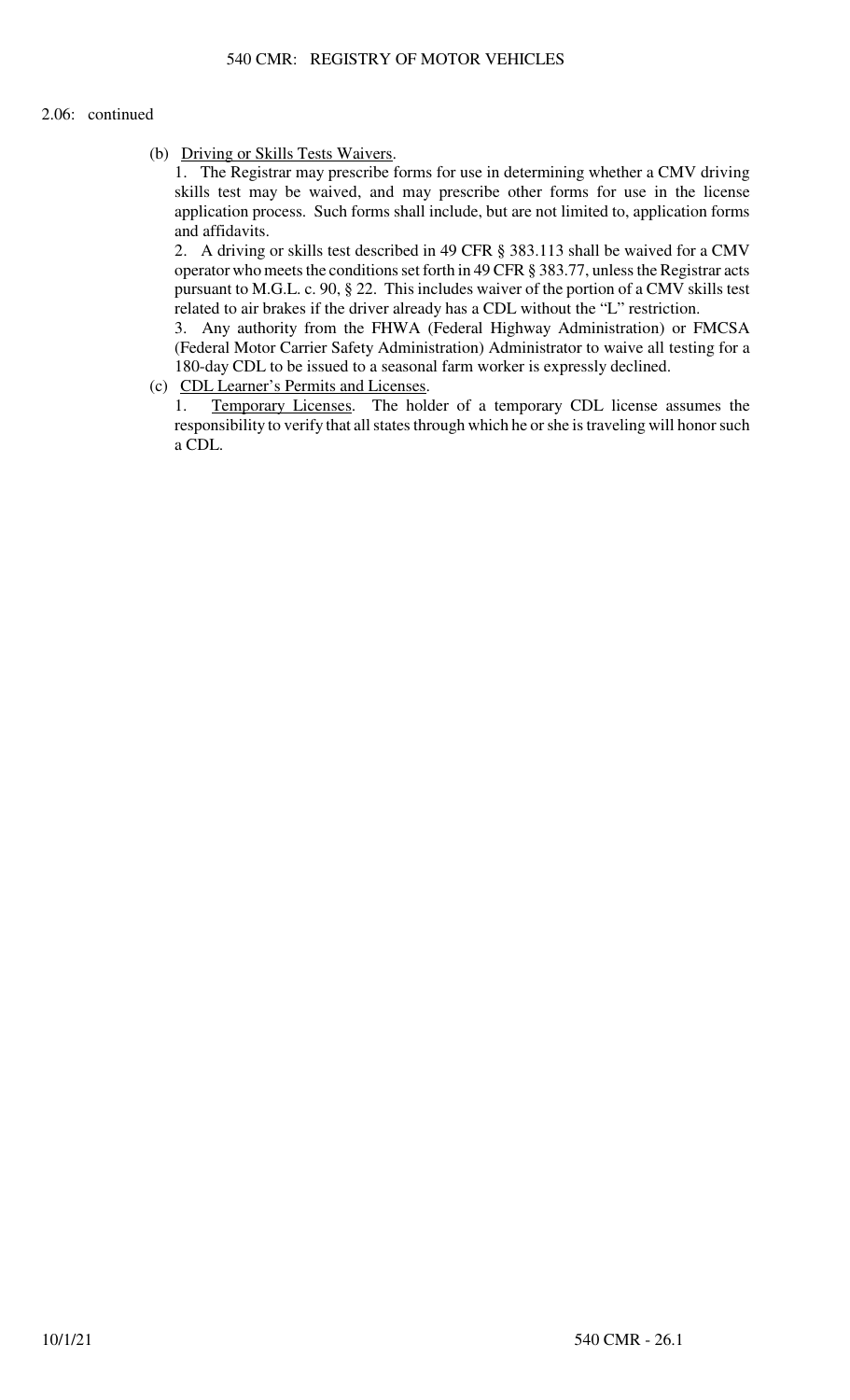2. Restrictions. The holder of a Class "A" CDL with an "O" restriction may not operate a tractor using its fifth wheel to pull a trailer. The holder of a Class "A" CDL with an "O" restriction may operate, but not exclusively, a truck using a fifth wheel to pull a "gooseneck" trailer, and a truck or tractor using a pintle hook to pull a trailer.

- 3. Endorsements.
	- a. Endorsements on a CDL shall be coded as follows:
		-
		-

S - SCHOOL BUS

- P PASSENGER TRANSPORT
- H HAZARDOUS MATERIALS T DOUBLES/TRIPLES ("HAZMAT") X - HAZARDOUS MATERIAL AND N - TANK VEHICLES TANK VEHICLES
- b. DELETED.

c. When a CDL is required to operate a particular vehicle, a tank vehicle "N" endorsement is required on the operator's CDL if the vehicle is designed to transport liquid or gaseous material within a tank or tanks attached to the vehicle or to the chassis of the vehicle (*see* definition of Tank Vehicle). An "N" endorsement is not necessary if the tank has a rated capacity, or if the tanks in the aggregate have total rated capacities under 1,000 gallons and if each tank attached to the vehicle or to the chassis of the vehicle is a temporarily attached portable tank, readily removable from the vehicle and filled, re filled, and accessed only while on the ground or otherwise off the truck.

d. The operator of a truck towing a vehicle placarded for hazardous materials or transporting liquid or gaseous material in a tank does not need any endorsements on any required CDL, so long as the operator is engaged in an emergency first move to the nearest appropriate repair facility. For any subsequent moves by the operator of a truck towing any such vehicle, the CDL requirements or hazardous materials endorsements and/or tank vehicle endorsements shall be applicable other than as stated in 540 CMR 2.06(9)(c)3.c. and d.

4. Suspension, Revocation and Disqualification.

a. Except when a CDL holder is subjected to a 24-hour out-of-service order, any holder of a CDL which is revoked or canceled may only regain a CDL by passing the CDL Knowledge Tests and CDL Road Test.

b. The holder of a CDL which has been revoked or canceled exclusively on account of state law may, after passing the CDL Knowledge Test, obtain a CDL learner's permit, with or without the "H" restriction, if allowed by applicable state law. After passing the CDL Road Test, the holder of a CDL learner's permit may obtain a CDL and the holder of a CDL learner's permit with an "H" restriction may receive a CDL with an "H" restriction.

c. A CDL which is revoked or canceled exclusively on account of federal law or on account of both federal and state laws may not be reinstated to any extent as a CDL holder prior to the end of the disqualification period mandated by federal law; therefore, a CDL which is revoked or canceled exclusively on account of federal law, or on account of federal and state laws together, may not be reinstated with an "H" restriction until the federally mandated disqualification period has terminated.

d. A driver disqualified from holding a CDL may not make an appointment to take the CDL Knowledge Test, take the CDL Knowledge Test, obtain a CDL Learner's Permit, make an appointment to take the CDL Road Test, or take the CDL Road Test unless the driver has received permission to do so from the Registrar.

e. When a driver is disqualified from holding a CDL, but is qualified to hold a Class D license or Class M license, the driver's CDL may be downgraded to a Class D or Class M license.

f. To the extent a driver's privilege to hold a passenger vehicle Class D license is suspended, revoked, or canceled, the driver may neither obtain a CDL nor retain a previously issued CDL.

g. The Registrar shall enact and enforce through licensing sanctions the disqualifications prescribed in 49 CFR § 383.51(b).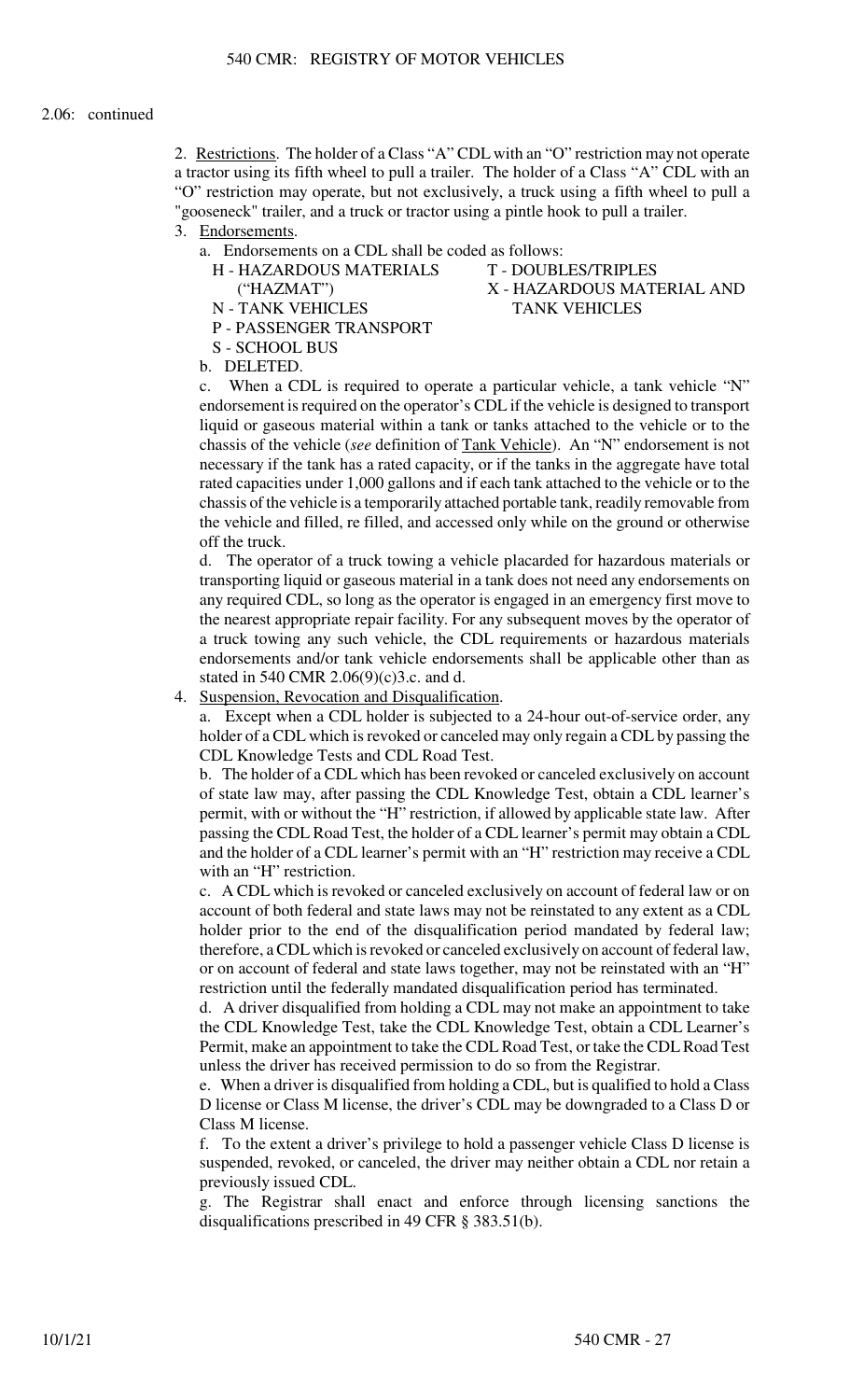h. The Registrar shall give full faith and credit to the disqualification of commercial motor vehicle drivers by other states.

i. No person who has been disqualified for life from operating a CMV pursuant to 49 C.F.R. 383.51(b) or M.G.L. c. 90F, § 9(B) shall be eligible to reinstate or obtain a CDL at any time, notwithstanding the discretionary provisions of 49 C.F.R. 383.51(a)(6) or M.G.L. c. 90F, § 9(C).

(d) Special CDL Exemptions.

1. Intrastate Commerce. With respect to CDL qualifications, a driver engaged only in intrastate commerce may utilize the younger than 21 years old exemption provided in 540 CMR 14.04(1)(a).

2. Operators of Emergency and Firefighting Equipment. A driver with a Class D license may operate emergency or fire equipment necessary to the preservation of life or property, or the execution of emergency governmental functions if the vehicle is equipped with audible and visual signals and is not subject to normal traffic regulation. Such emergency and fire-fighting equipment shall include fire trucks, hook and ladder trucks, foam or water transport trucks, police Swat Team vehicles, ambulances or other vehicles that are used in response to emergencies. Unless federal guidelines expressly provide otherwise, such exempt drivers shall include:

a. a civilian mechanic operating emergency or firefighting apparatus in the employ of a volunteer or paid fire organization, provided the civilian mechanic is subject to the direction and control of a fire department official regarding the means used to accomplish particular objectives;

b. a member of a volunteer or paid fire organization, when responding to an emergency or otherwise performing official duties;

c. an agent of Federal, State or local government operating such equipment in a search and rescue function or as part of disaster relief activities, provided the equipment is government owned or controlled; and

d. the operator of an antique fire engine.

3. Farmers. Class D license holders may operate farm vehicles which are controlled by a farmer and operated by that farmer, his or her employees, or his or her family; used to transport agricultural products, farm machinery, and/or farm supplies to or from the farmer's farm; not used in the operation of a common or contract carrier; and used within 150 air miles of the farmer's farm. Drivers of vehicles used in lumber operations or nursery operations are considered part of a "tree farm" operation if the tree farm operation is substantially engaged in the growing and harvesting of forest products or incidental lumbering operations, including the preparation and transportation of the products prior to commercial sale in the ordinary course of business. Farmer also includes one in the business of raising horses, poultry, hogs, or bees. This exemption applies to a farm vehicle of any weight rating, and to a farm vehicle designed to transport 16 or more persons including the driver, but it does not apply to a farm vehicle driver who is carrying "hazardous materials" (HM) required to be placarded.

4. Military. Military personnel may operate any Commercial Motor Vehicle (CMV) for military purposes without any license under 540 CMR 2.06. Such personnel include any active duty military personnel, and members of the reserves and National Guard on active duty, including personnel on full time National Guard duty, personnel on part time National Guard training, and National Guard technicians (civilians who are required to wear military uniforms and are subject to the code of military justice) and active U.S. Coast Guard personnel. Unless federal guidelines expressly provide otherwise, such personnel shall also include civilian technicians who are either military reservists or members of the National Guard and who operate a National Guard vehicle in a National Guard military uniform. Such civilian technician need not be subject to the code of military justice when operating the National Guard vehicle in order to operate lawfully. 5. Recreational Vehicle Operators. Any vehicle operated solely as a personal or family conveyance for recreational purposes may be operated with a Class D license. To be exempt from CDL requirements, the vehicle must be used exclusively to transport family members or personal friends and/or their effects.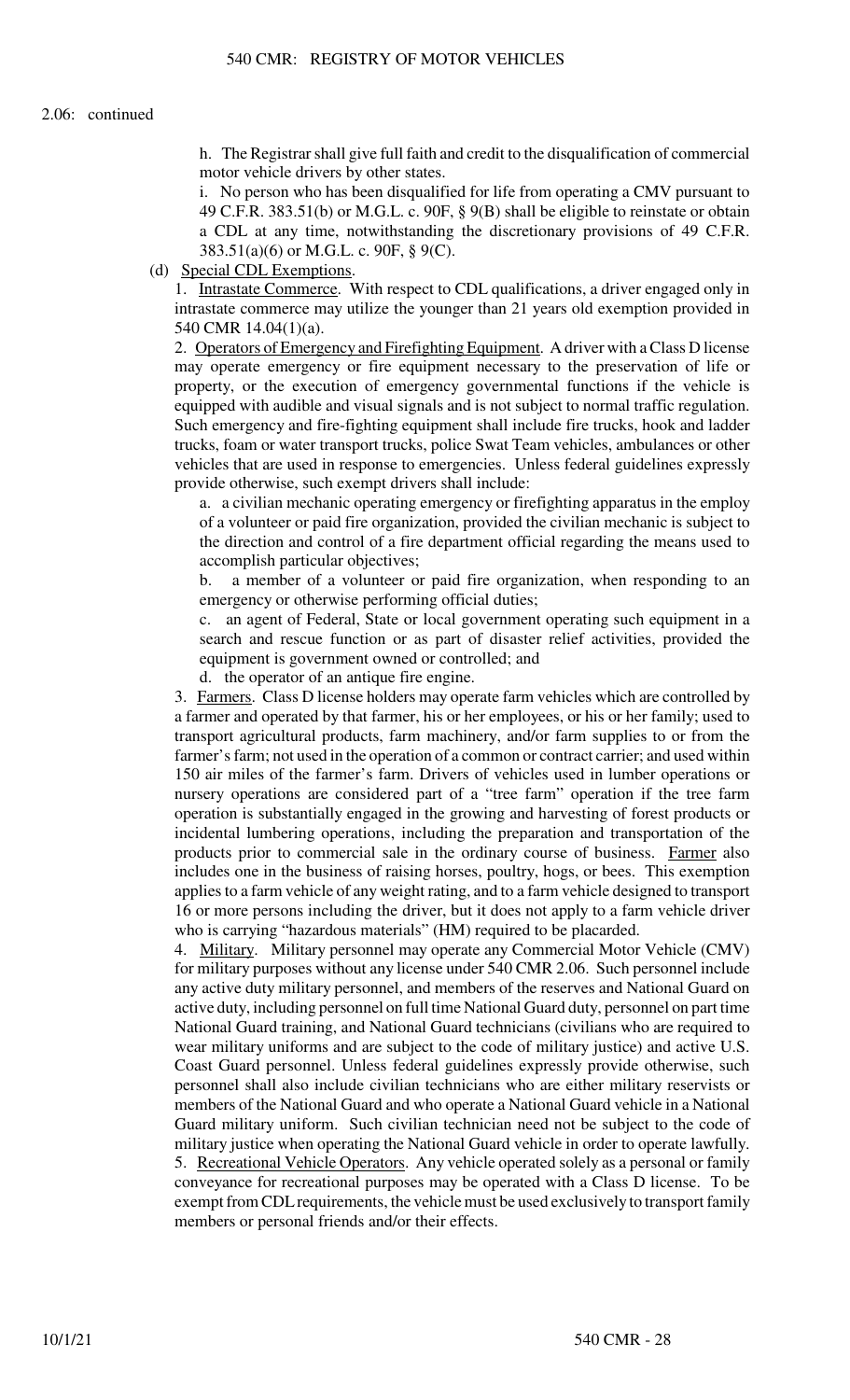6. Off-road Construction Equipment Operators. A CDL is not required of a skilled mechanic at a construction site operating off-road motorized construction equipment which by its design, appearance, and function is not intended for use on a public way. Such equipment may also be operated and driven without a CDL:

a. to and from a construction site, on public ways under the immediate direction of a police officer; and

b. on a part of the public way which is under construction or reconstruction and which is lawfully marked off so as to detour the general public. Otherwise, such equipment on the public way may only be operated and driven by the holder of a driver's license in the appropriate class for such equipment. Off-road motorized construction equipment includes, but not exclusively, motorscrapers, backhoes, motorgraders, compactors, excavators, tractors, trenchers, and bulldozers.

7. Waivers. Unless otherwise provided by statute or regulation, all CDL waivers hereafter granted by the FHWA (Federal Highway Administration) or FMCSA (Federal Motor Carrier Safety Administration) Administrator are, to the same extent, granted by the Registrar.

8. Effect. Any written opinion or regulation of the Registrar, to the effect that a certain person or certain category of persons is exempt from CDL requirements, shall have effect in another state provided the other state honors the exemption, unless federal guidelines require otherwise.

(e) Other CDL Provisions.

1. The Registrar is the official to receive notice of convictions for driver violations under 49 CFR § 383.31(a).

2. Alcohol or Other Drugs.

a. Each holder of a CDL or CDL learner's permit including, but not exclusively, anyone engaged in operations described in either 49 CFR § 390.3(f) or 49 CFR § 391.2, is subject to the provisions of M.G.L. c. 90F, § 10 and 49 CFR § 392.5.

b. Any test or tests of blood, breath, or urine, administered to the operator of a commercial motor vehicle as required by a law enforcement officer and aimed at determining that person's alcohol concentration or the presence of other drugs, shall be administered both in the enforcement of state laws and in the enforcement of 49 CFR § 383.51(b)(2)(i)(A), § 383.51(b)(2)(i)(B), and § 392.5(a)(2).

c. Each holder of a CDL containing an "intrastate only" restriction consents, by exercising said CDL, to a motor carrier's testing for the presence of alcohol or other controlled substances if so required by 540 CMR 14.03: *Adoption and Incorporation of Federal Regulations as State Regulations*.

3. Entry-Level Driver Training (ELDT).

a. Effective February 7, 2022, unless the person is exempted by 49 CFR 380.603, no person shall be issued an original (first time issuance) Class A or B CDL, an upgraded Class A or B CDL, or a school bus (S), passenger (P), or Hazardous Materials (H) endorsement, unless the person has successfully completed entry-level driver training (ELDT) taught by a training provider listed on the Federal Training Provider Registry.

b. Persons who obtain a CLP before February 7, 2022 are not required to complete ELDT if the person obtains a CDL before the CLP or renewed CLP expires.

c. Except for persons seeking the H endorsement, persons must complete the theory and behind-the-wheel (range and public road) portions of ELDT within one year of completing the first portion.

(10) Waiver. The Registrar reserves the right to waive any requirement of 540 CMR 2.06 in the public interest, except to the extent that such waiver would violate any state or federal regulation or statute.

# 2.07: Year of Manufacture Registration Plates

(1) Authority, Purpose and Scope. 540 CMR 2.07 is issued by the Registrar of Motor Vehicles pursuant to M.G.L. c. 6C, § 56 and c. 90, §§ 6A and 31, to allow the display of Year of Manufacture registration plates on antique motor cars under certain circumstances and conditions, as determined by the Registrar.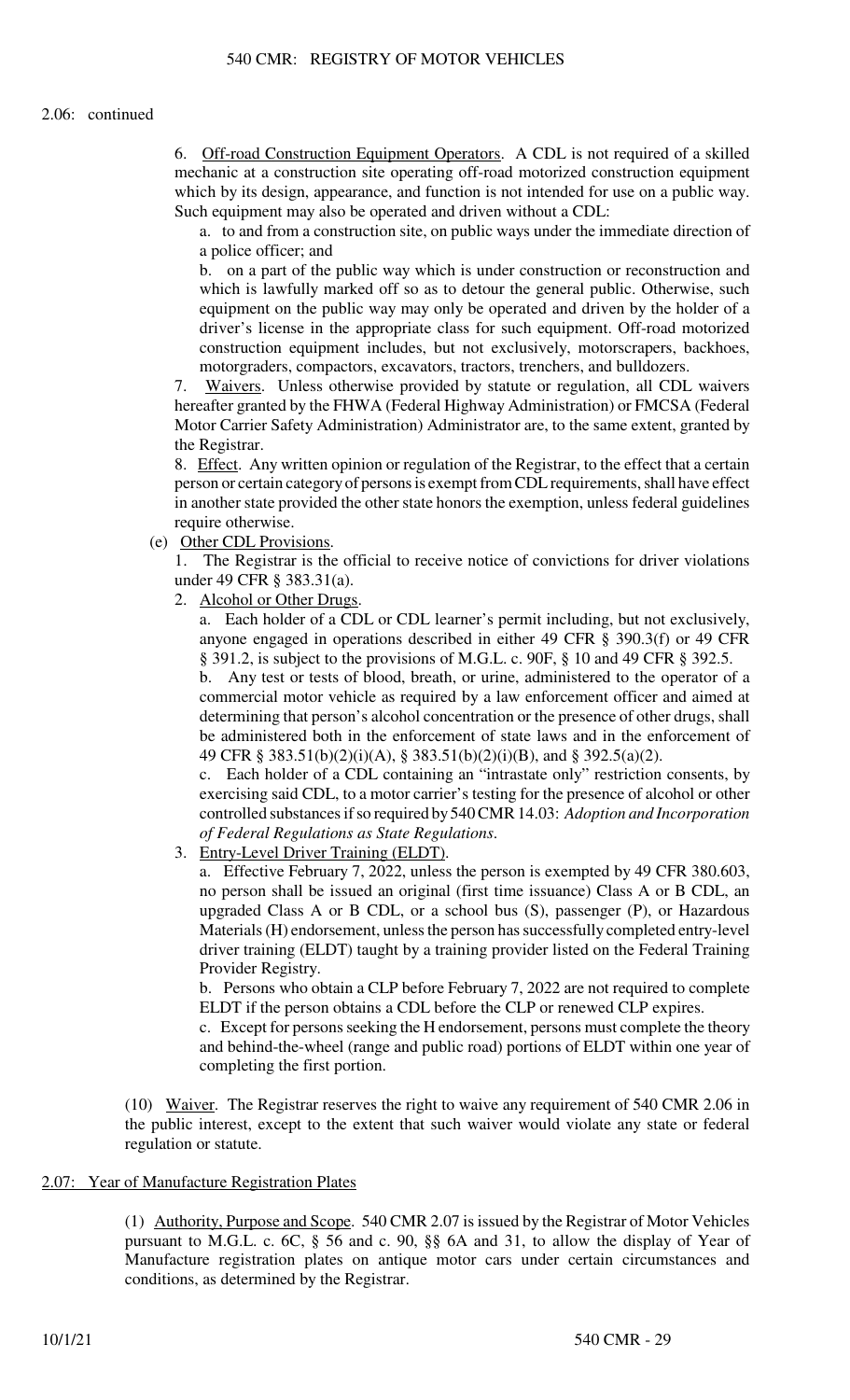(2) Definitions. In 540 CMR 2.07, the following definitions apply:

Antique Motor Car. A motor vehicle that meets the definition of antique motor car in M.G.L. c. 90, § 1.

Year of Manufacture Registration Plate. A registration plate originally issued by the Commonwealth in the exact year as the model year designated by the manufacture of the antique motor car to which it is proposed to be attached under 540 CMR 2.07. If no registration plates were issued in a particular year, Year of Manufacture Registration Plate shall mean a registration plate originally issued in a prior year and originally approved by the Commonwealth for use in the model year of the antique motor car to which it is proposed to be attached under 540 CMR 2.07.

(3) Use of Year of Manufacture Registration Plates. In the discretion of the Registrar, a Year of Manufacture registration plate may be issued for display on an antique motor car in place of an Antique registration plate, in the following circumstances:

(a) The owner of the antique motor car shall submit to the Registry a request for issuance of a Year of Manufacture registration plate on a form prescribed by the Registrar.

(b) The owner shall physically present the Year of Manufacture registration plate to the Registrar or his or her designee for approval, and, the Registrar or the designee shall find, in his or her judgment, that the plate:

1. contains a combination of alphanumeric characters that is compatible with the data system in use by the Registry during the specific year or period as applicable; and;

2. is recognizable by the Registrar as being consistent with the format and style originally issued during that specific year or period as a Massachusetts registration plate and is in good condition, reasonable wear and tear excepted, with its numbers and markings clearly legible; and except further, that the Registrar may refuse to authorize the use of a plate as a current registration plate if it has been repaired, refurbished, repainted, refinished or otherwise altered; and

3. is of sufficiently distinctive appearance that it would not likely be confused with any currently issued registration plate. A plate bearing a combination of alphanumeric characters that has already been approved as a Year of Manufacture registration plate shall not be deemed to be sufficiently distinctive in appearance.

(c) The Registrar may, but need not, approve a Year of Manufacture registration plate for display on an antique motor car of a different type than that for which the registration plate was originally issued (*e.g*., a truck plate approved for display on an automobile).

(d) Notwithstanding the fact that during a particular year of manufacture it was the practice to issue two registration plates, the Registrar may in his or her discretion authorize the display of only one Year of Manufacture registration plate, if only one such plate is available and found to meet the standards set forth in 540 CMR 2.07(3)(b). Such plate or plates, as the case may be, shall be displayed in accordance with the provisions of M.G.L. c. 90, § 6.

(4) Registration Number and Decal.

(a) If the Registrar approves a request for issuance of a Year of Manufacture registration plate, then the registration number assigned to the subject antique motor car shall comprise the combination of numbers and letters shown on the Year of Manufacture registration plate, together with a unique identifier, to be determined by the Registrar, which will distinguish the letter and number combination as a Year of Manufacture registration number. The issued registration plate for the antique motor car shall be the Year of Manufacture registration plate.

(b) The registration decal issued in connection with an approved Year of Manufacture registration plate need not be affixed to the Year of Manufacture registration plate for which it is issued, provided the decal is at all times carried in the antique motor car in a readily accessible place, for display upon request.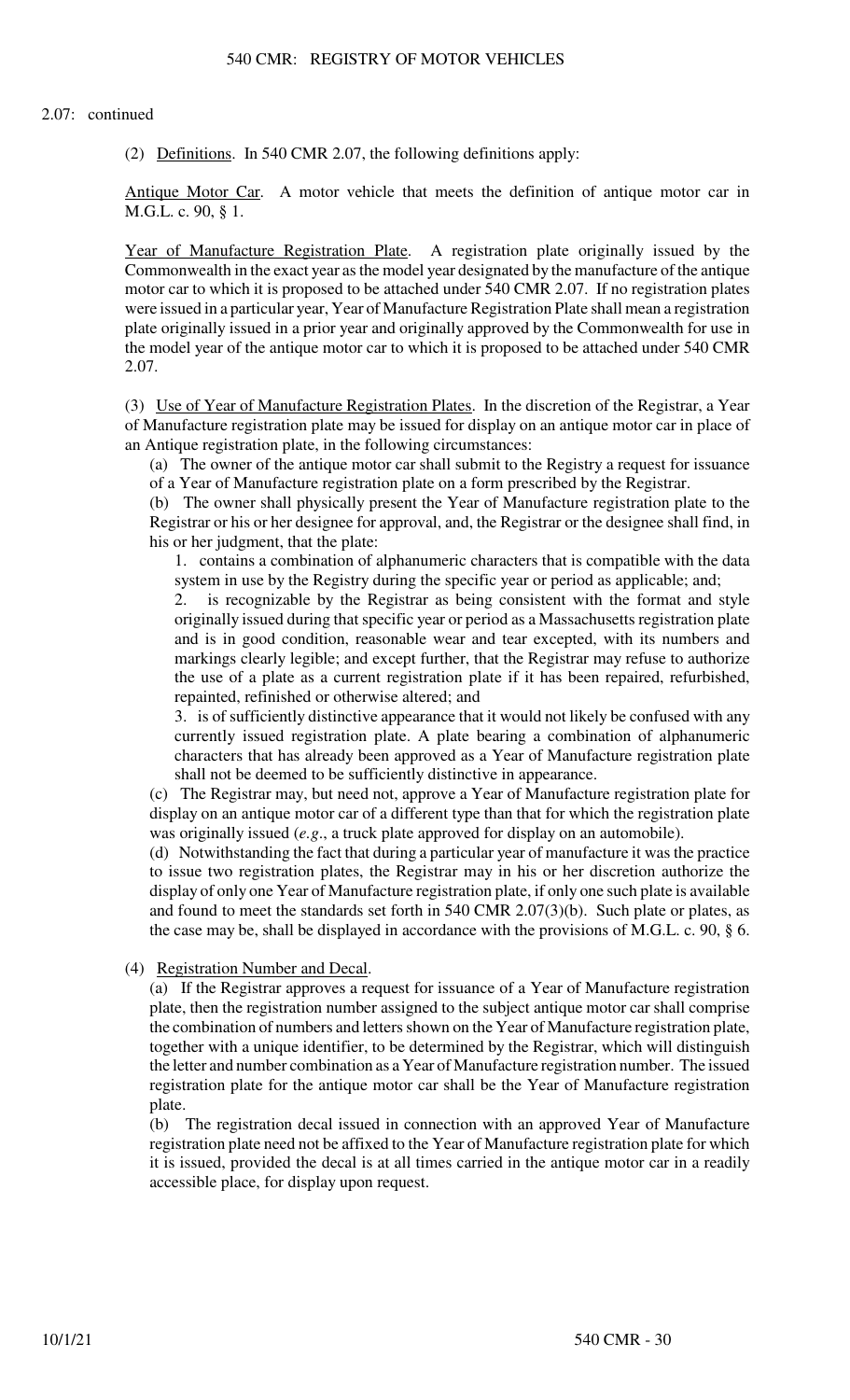## 2.07: continued

(5) Surrender of Registration Plate. Pursuant to the provisions of M.G.L. c. 90 and 540 CMR  $2.05(4)(q)$ , in the event of revocation or suspension of the registration assigned to an antique motor car bearing a Year of Manufacture registration plate, the Year of Manufacture registration plate shall be surrendered to the Registrar in like manner as any other issued registration plate. If the registration is terminated under circumstances other than suspension or revocation, the Registrar in his or her discretion may elect not to require the return of the Year of Manufacture registration plate.

(6) Procedures. The Registrar may adopt such further policies and procedures as in the Registrar's judgment are necessary or desirable to implement 540 CMR 2.07.

#### 2.15: Licensing of Operators of School Buses and Operators of School Pupil Transport Vehicles

(1) Purpose, Scope and Applicability. 540 CMR 2.15 establishes uniform standards and requirements for the issuance of a Registry of Motor Vehicles license to operate a school bus pursuant to M.G.L. c. 6C, § 56 and c. 90, § 8A. Such license to operate a school bus is also referred to as a school bus operator's certificate.

(2A) General Qualifications for School Bus Operators. A person seeking a school bus operator's certificate shall submit such application and additional information as may be required by the Registrar of Motor Vehicles. In addition to satisfying all requirements established by M.G.L. c. 90, § 8A, in order to obtain and retain a school bus operator's certificate, a person must:

(a) be the holder of a valid driver's license;

(b) be competent by reason of driving performance and experience or training, to operate properly and safely the type of school bus which the person will be required to operate;

(c) be familiar with the law, rules and regulations pertaining to the operation of motor vehicles as well as the laws, rules, regulations, policies and procedures for the type of bus they are driving;

(d) be able to read, write and speak the English Language;

(e) pass a skills test in which the person operates a school bus, equipped as provided in M.G.L. c. 90, § 7B and 540 CMR 7.00: *Minimum Standards for Construction and Equipment of School Buses*, over a definite course or courses designated by the Registrar of Motor Vehicles, or his or her designee. As part of the test, the operator shall be required to demonstrate his or her ability to operate the school bus and the safety equipment and devices with which said bus is equipped; and the ability to start, stop, back, park the bus and to turn the bus around in a safe and proper manner, or perform any other movement as required by the Registrar of Motor Vehicles, or his or her designee; and

(f) satisfy the medical qualifications in 540 CMR 2.15(3A) and (3B).

(2B) General Qualifications for School Pupil Transport Operators.

(a) A person seeking a school pupil operator's certificate pursuant to c. 90, § 8A½ shall submit such application and additional information as may be required by the Registrar of Motor Vehicles, and shall:

1. be the holder of a valid driver's license issued under authority of M.G.L. c. 90, § 8. 2. be competent by reason of driving performance and experience or training, to operate

properly and safely the type of vehicle which the person will be required to operate; 3. be familiar with the law, rules and regulations pertaining to the operation of motor vehicles;

4. satisfy the medical qualifications in 540 CMR 2.15(3A) and (3B);

5. complete a minimum of two hours of pre-service training prior to receiving the certificate, which pre service training must be given by a Trainer or Certified School Bus Instructor and records relating thereto must be prepared and maintained by the company.

(b) The holder of a school pupil transport operator's certificate must also complete a minimum of eight hours of in service training per year (ten hours in the first year).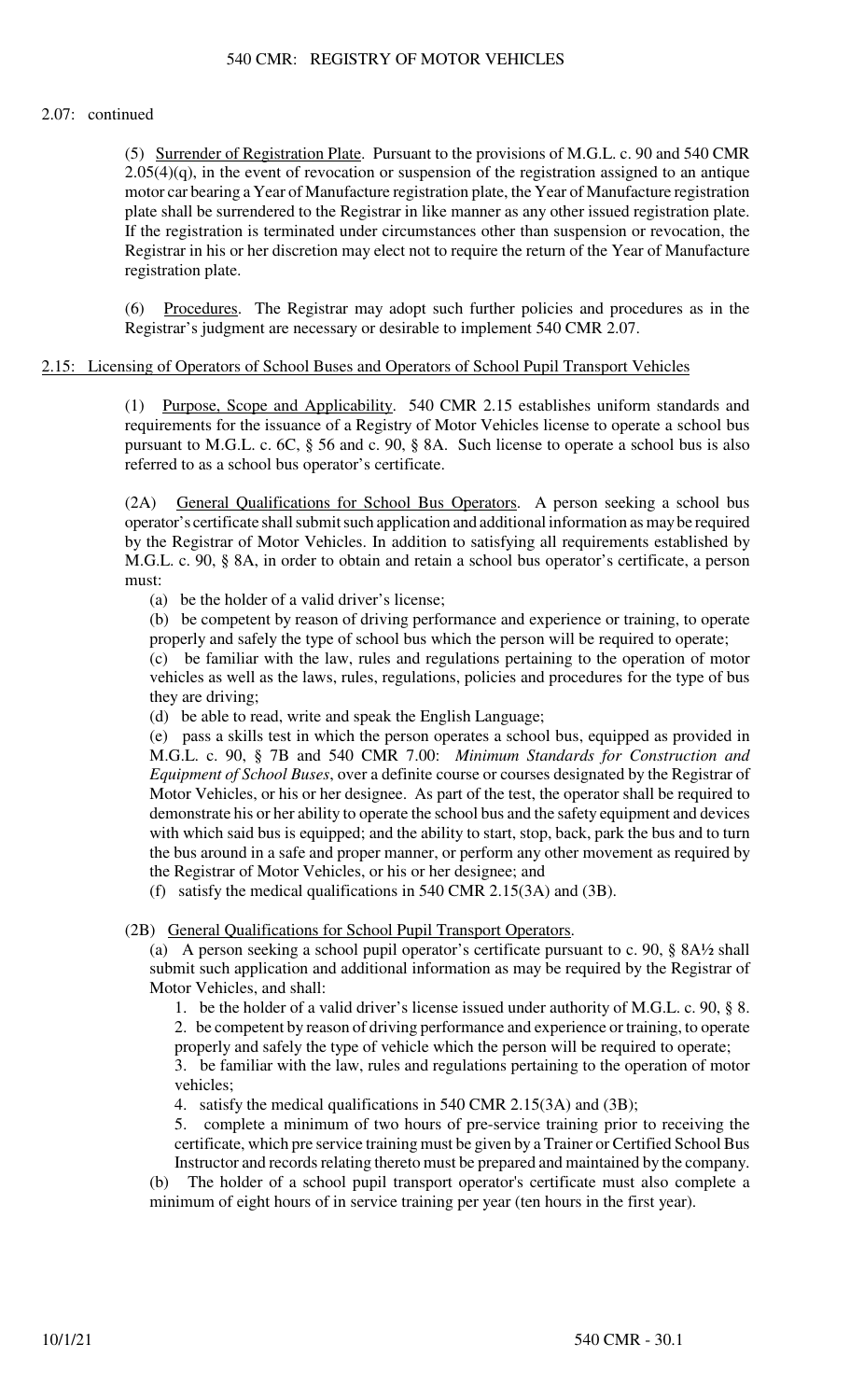## 2.15: continued

(3A) Medical Qualifications for Licensing of Operators of School Buses and Operators of 7D School Pupil Transport Vehicles. The provisions of 540 CMR 2.15(3A) shall apply to all applicants for a school bus operator certificate or 7D school pupil transport vehicle certificate. The terms used in 540 CMR 2.15(3A) shall have the same meaning as defined in 540 CMR 24.00. In order to be eligible for a school bus operator's certificate and school pupil transport vehicle 7D certificate, a person shall:

(a) have a distant visual acuity of at least 20/40 (Snellen) in each eye, with or without corrective lenses (excluding bioptic telescopic lenses); a combined horizontal peripheral field of vision of not less than 120; and the ability to distinguish the colors red, green, and amber. Persons requiring corrective lenses shall wear properly prescribed lenses at all times when operating a school bus or school pupil transport vehicle;

(b) first perceive a forced whispered voice in the better ear at not less than five feet with or without the use of a hearing aid or, if tested by use of an audiometric device, does not have an average hearing loss in the better ear greater than 40 decibels at 500 Hz, 1000 Hz, and 2000 Hz, with or without a hearing aid, when the audiometric device is calibrated to American National Standard (formerly ASA standard);

(c) have an  $O_2$  saturation rate of greater than 88%, at rest or with minimal exertion, with or without supplemental oxygen;

(d) have no current diagnosis of epilepsy subject to the following exception;

Exceptions: Licensees or applicants who have had a diagnosis of epilepsy or seizure disorder may be eligible to receive a school bus operator certificate or class 7D or 7D½ school pupil transport vehicle learner's permit, or license upon meeting the following conditions:

1. the individual possesses a current valid operator's driver license;

2. the individual has been off of all anti-seizure medication for five years;

3. the individual has not had a seizure for five years as certified by a board certified neurologist;

4. the individual provides a board certified neurologist licensed to practice in Massachusetts with a complete written medical history including, but not limited to, all hospitalization reports, consultation notes for diagnostic examinations, all results of Electroencephalograms (EEGs) performed;

5. the individual is examined annually by a board certified neurologist licensed to practice in Massachusetts and a complete School Pupil Transport Epilepsy Medical Evaluation Form, issued by the Registry of Motor Vehicles, is:

- a. certified by the examining neurologist;
- b. signed by the license applicant; and
- c. submitted to the RMV annually.

6. the individual has an Electroencephalogram (EEG) performed, with no epileptiform discharges, after anti-seizure medications have been stopped;

(e) not be classified according to the American Heart Association (AHA) functional classification system as an AHA functional Class III or IV heart patient or shall not have had an implanted cardiac defibrillator (AICD) placed for a "sudden death event". Such applicants shall not be eligible for an active school bus operator's certificate or a 7D school pupil transport vehicle learner's permit or license until a six-month period has elapsed during which there is documentation of no episodes of appropriate device firing. Individuals for whom the AICD is placed purely for prophylactic reason will not be subject to this "waiting" period. However, if such individuals are determined to have an AICD that appropriately "fires", they will be considered the same as an individual who has had a "sudden death event" and be subject to the six-month period during which there is documentation of no episodes of appropriate device firing;

(f) have no loss of foot, leg, hand, or arm likely to interfere with safe driving; have no impairment of use of foot, leg, fingers, hand, or arm likely to interfere with safe driving; or have no other physical condition or limitation likely to interfere with safe driving;

(g) have no mental, nervous, organic, or functional disease likely to interfere with safe driving;

(h) have no contagious or communicable disease;

(i) not be addicted to the use of narcotics or habit forming drugs or tranquilizers or stimulants or the excessive use of alcoholic beverages or liquors;

(j) if currently diagnosed as having diabetes mellitus, have never had a hypoglycemic episode or spell, as certified by a physician, and not be insulin dependent, subject to the specific exceptions identified in 540 CMR 2.15(3A)(j): Exceptions.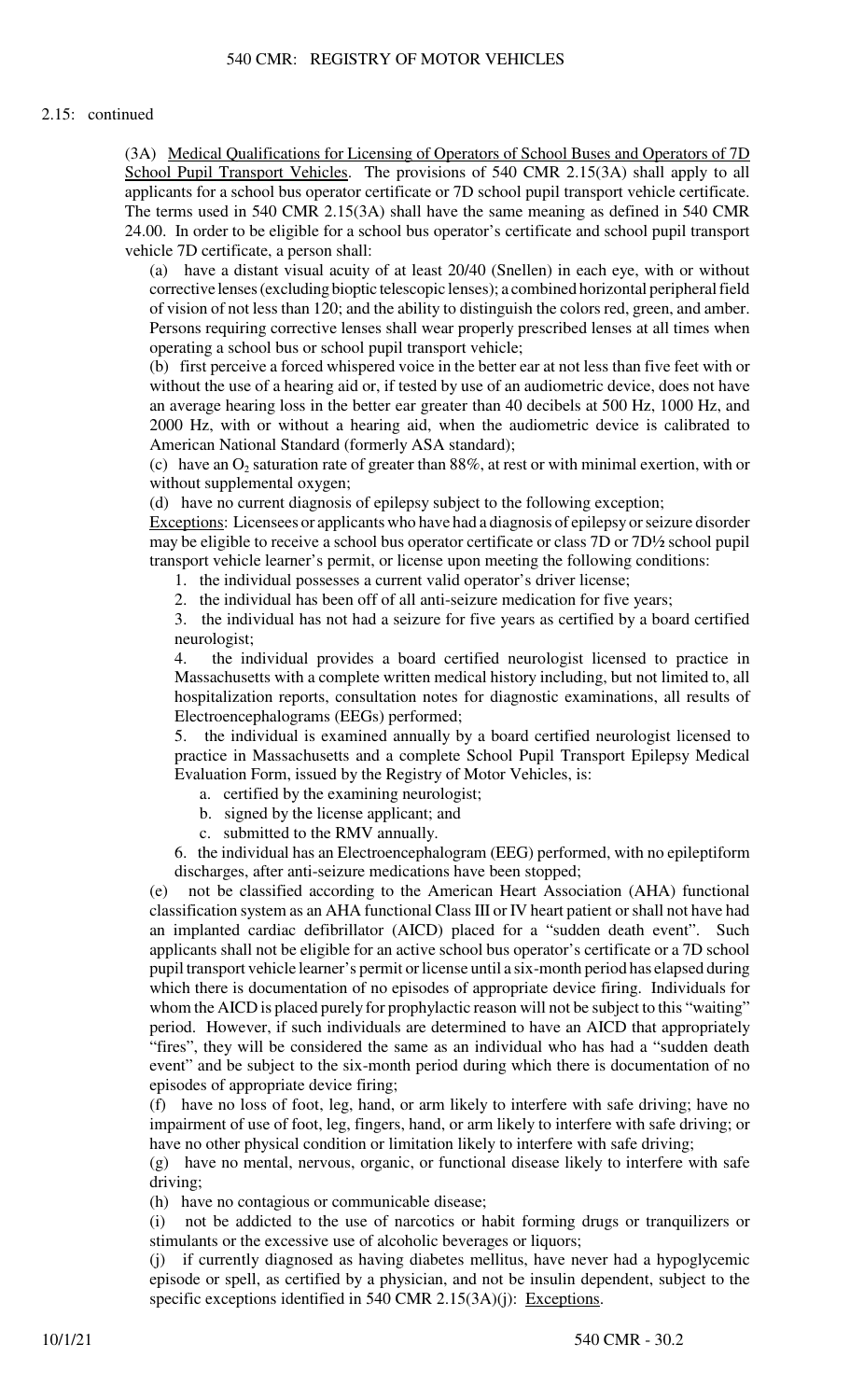#### 2.15: continued

Exceptions: Diabetic licensees or applicants who use insulin to control their diabetes or who have had a serious hypoglycemic event are eligible to receive a school bus operator certificate or class 7D school pupil transport vehicle learner's permit or license upon meeting the following conditions:

1. The individual possesses a current valid operator's driver license;

2. The individual is not diagnosed with "hypoglycemic unawareness", defined as the inability to recognize the early symptoms of hypoglycemia such as sweating, anxiety, forceful heartbeat, light-headedness, and/or confusion;

3. The individual has not had within the last three years a "serious hypoglycemic event", defined as a hypoglycemic episode or event so severe that it interfered with on-going activities or it required the assistance or aid of another person, as certified by a Massachusetts board certified or board eligible endocrinologist.

4. The individual provides a Massachusetts certified or board eligible endocrinologist with a complete written medical history including, but not limited to, the date insulin use began, all hospitalization reports, consultation notes for diagnostic examinations, all results of studies conducted for diabetes, and follow-up reports and reports of any hypoglycemic insulin reactions within the last three years.

5. The individual is examined by a Massachusetts board certified or board eligible endocrinologist every six months and a complete School Pupil Transport Diabetes Medical Evaluation Form, issued by the Registry of Motor Vehicles, is:

a. certified by the examining endocrinologist;

b. signed by the license applicant; and

c. submitted to the RMV every six months.

6. The endocrinologist signed statement on the School Pupil Transport Diabetes Medical Evaluation Form certifies the following medical determinations:

a. The endocrinologist is familiar with the applicant's medical history for the past three years either through actual treatment over that time or through consultation with a physician who has treated the applicant during that time. Review of a complete written medical history for the past three years may be substituted for actual consultation with the other physician;

b. If applicable, the applicant has been on a stable insulin regimen to control his or her diabetes on the date of application;

c. The applicant does not have severe hypoglycemic episodes, events or altered consciousness that interfered with on-going activities or required assistance of another person to regain control;

d. The applicant does not have hypoglycemic unawareness or the inability to recognize the early symptoms of hypoglycemia such as sweating, anxiety, forceful heartbeat, and light-headedness and/or confusion;

e. Within the past three years, the applicant has not had an hypoglycemic reaction, at any time, that resulted in any change in mental status that would have been, in the examining endocrinologist's opinion, detrimental to the safe operation of a school bus or school pupil transport vehicle;

f. Complications of the applicant's diabetic condition, such as neuropathy, visual impairment or cognitive impairment will not adversely affect his or her ability to operate a school bus or school pupil transport vehicle;

g. The applicant has been educated in diabetes and its management, thoroughly informed of and understands the procedures which must be followed to monitor and manage his or her diabetes and the procedures that should be followed if complications arise by a National Standard for Diabetes Self-Management Education Program; and

h. The applicant has the ability and has demonstrated willingness to properly monitor and manage his or her diabetes including signing the School Pupil Transport Diabetes Medical Evaluation Form, as witnessed by the treating endocrinologist, that the applicant understands his or her medical regime and agrees to comply with all criteria concerning eligibility for the 7D license or School Bus Certificate.

7. The following special conditions are required for the issuance of a 7D license or School Bus Certificate to any driver who uses insulin to control their diabetes. Each driver must: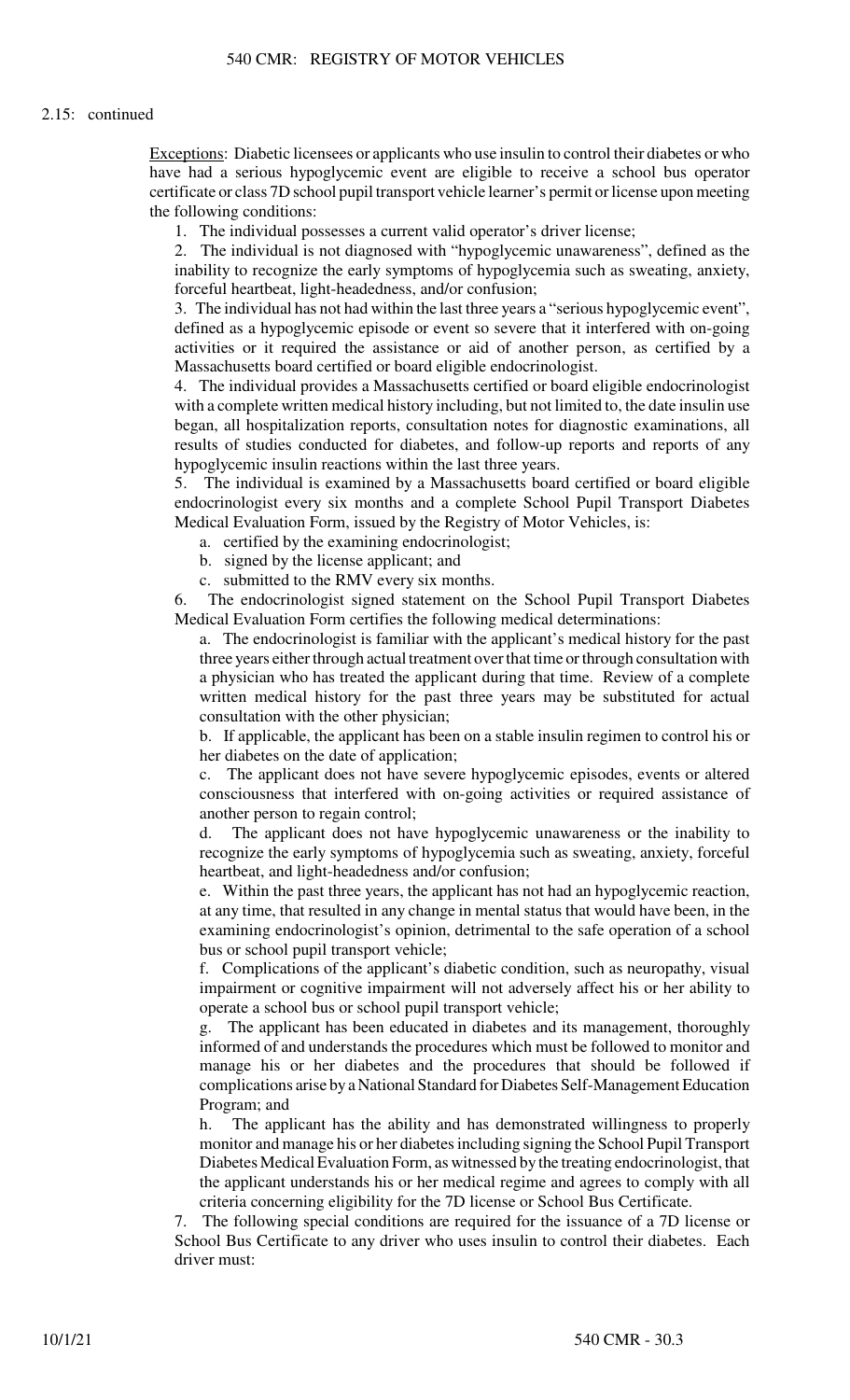a. Carry, use, and record, in a log, the readings from a portable self-monitoring blood-glucose device (SMBG) that is equipped with a computerized memory, including date and time of test. Blood glucose monitoring must be performed immediately prior to driving and every four hours thereafter while on duty. Paper tapes generated by SMBGs having a printing capability may be used in *lieu* of a log prepared by the driver. Log records of blood glucose values (with time and date) must be available to law enforcement or authorized registry personnel upon request. Log records must also be submitted to the certifying endocrinologist for each renewal application;

b. Carry upon your person at all times and use, as necessary, a source of rapidly absorbable glucose;

c. Not operate a school bus or a school pupil transport vehicle, unless blood glucose measures within the target parameters of 80 and 350;

i. If blood glucose measures between 60 and 79 then operator cannot operate a school bus or school pupil transport vehicle until blood glucose measure is within the target parameters defined in 540 CMR 2.15(3A)(j)7.c.;

ii. If blood glucose measures below 60 then the operator cannot operate a school bus or school pupil transport vehicle until certified as "safe to operate" by a Massachusetts board certified or board eligible endocrinologist;

iii. If blood glucose measures 350 or more then the operator cannot operate a school bus or school pupil transport vehicle until certified as "safe to operate" by a Massachusetts board certified or board eligible endocrinologist;

d. Report and surrender his or her 7D license, permit or School Bus Certificate immediately to the Registry of Motor Vehicles if a serious hypoglycemic event should occur;

e. Submit a glucose log within 15 days of a serious hypoglycemic event to the treating endocrinologist;

f. Acknowledge every six months through signature and in the presence of their treating endocrinologist that he or she understands and will adhere to the special conditions of his or her 7D license, permit or School Bus Operator Certificate.

The Registrar of Motor Vehicles, or his or her designee, may require such evidence of satisfaction of the medical qualification criteria as he or she deems appropriate, or may modify these standards as an individual case may require.

(3B) Medical Qualifications Applicable to Existing School Bus Operator's and School Pupil Transport Operator's Licenses. Except for those applicants or licensees who are diagnosed as diabetic and who use insulin to control their diabetes and except for those applicants or licensees who have had a serious hypoglycemic event as defined in 540 CMR 2.15(3A)(j), an individual who is unable to meet the medical qualification standards of 540 CMR 2.15(3A), but who held a valid school bus operator certificate or class 7D school pupil transport license as of the effective date of 540 CMR 2.15(3A), shall be eligible to retain or renew such certificate or license, provided:

(a) he or she satisfies the following medical qualification standards:

1. In order to be eligible for a school bus operator's certificate, a person shall:

a. have no loss of foot, leg, hand, or arm or impairment of use of foot, leg, fingers, hand, or arm, or other physical condition or limitation likely to interfere with safe driving;

b. have no mental, nervous, organic, or functional disease nor any heart disease likely to interfere with safe driving;

c. have no contagious or communicable disease;

d. have visual acuity, either without lenses or by correction, of at least 20/40 (Snellen) in one eye and 20/100 in the other eye; form field of vision in the horizontal meridian of not less than a total of 140; reading ability with both eyes together of at least 20/40 corrected; and the ability to distinguish the colors red, green, and yellow. Persons requiring correction by lenses shall wear properly prescribed lenses at all times when operating a school bus.

e. have hearing of not less than 10/20 in the better ear, for conversational tones without a hearing aid; and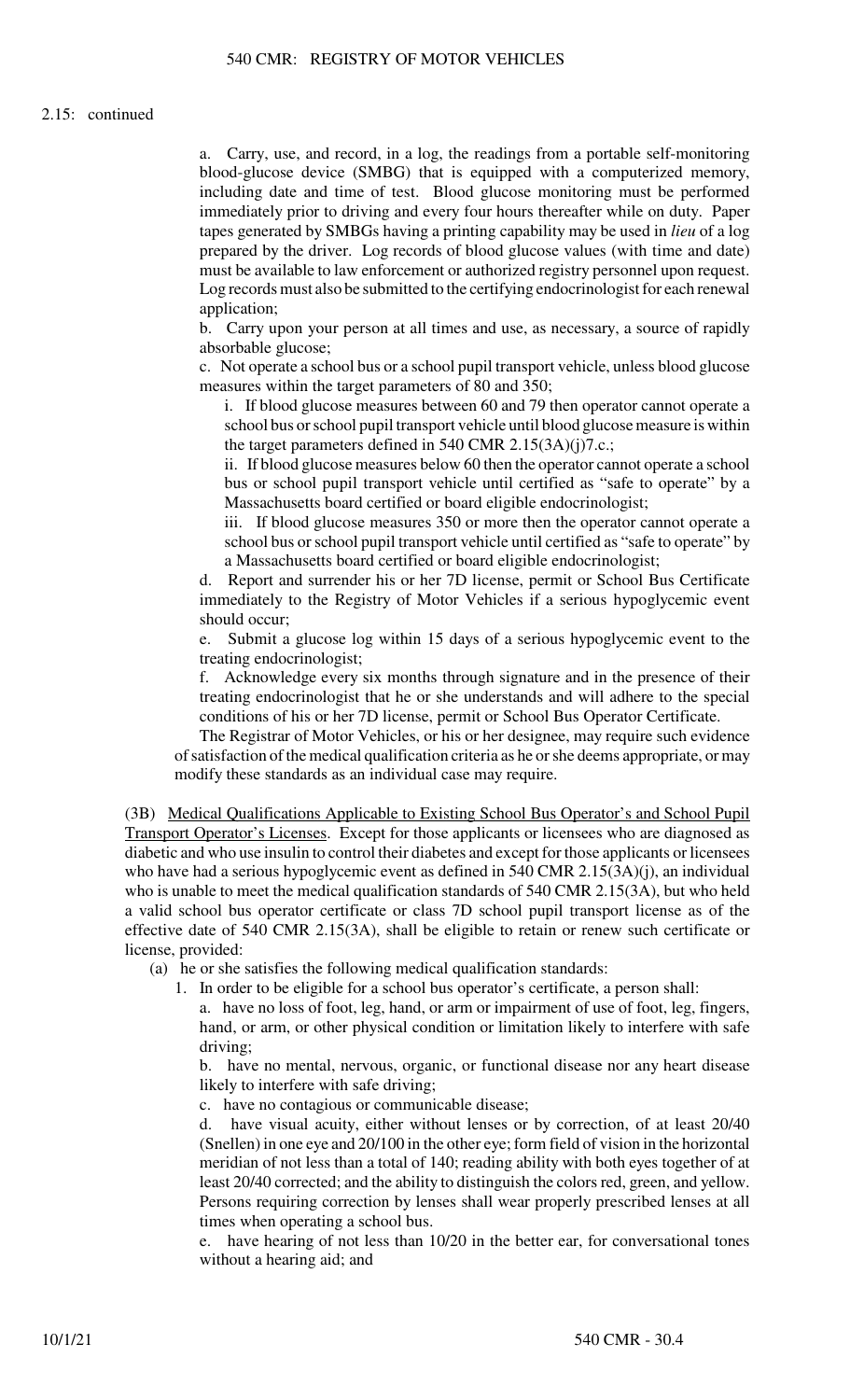f. not be addicted to the use of narcotics or habit forming drugs, or tranquilizers or stimulants or the excessive use of alcoholic beverages or liquors.

The Registrar of Motor Vehicles, or his or her designee, may require such evidence of satisfaction of the medical qualification criteria as he or she deems appropriate.

2. In order to be eligible to operate a class 7D school pupil transport vehicle, an individual must:

a. have the ability to hear normal conversational sounds;

b. not have a loss of foot, leg, hand, or arm, or other physical defect or limitation likely to interfere with safe driving;

c. be free from any mental, nervous, heart, organic or functional disease likely to interfere with safe driving;

d. be free from addiction to use of narcotics, or habit forming drugs, alcoholic beverages or liquors;

e. not have a "G" restriction (limit to daylight only) on the driver's license.

(b) he or she provides a certification from his or her physician, that, to a reasonable degree of medical certainty, the individual is medically qualified to safely operate a school bus or school pupil transport vehicle, as the case may be, and perform the other functions associated with such operation; and

(c) the Registry has no other cause to believe, based upon the individual's driving history or otherwise, that the individual cannot safely operate such motor vehicle.

#### (4) Evidence of Certification; Suspension, Revocation of Certificate.

(a) While operating a school bus, operators shall have on their person, or in some easily accessible place, their school bus operator's certificate, in addition to their motor vehicle operator's license. On the request of a police officer or other person authorized by the Registrar of Motor Vehicles, a school bus operator shall permit such officer or person to examine the school bus operator's certificate in hand, and shall sign his or her name if requested to do so by such officer or person.

(b) The Registrar of Motor Vehicles may suspend or revoke a school bus operator's certificate in accordance with the provisions of M.G.L. c. 90, § 8A. He or she may also suspend or revoke a school pupil transport operator's certificate in accordance with the provisions of M.G.L. c. 90, § 8A ½. The suspension or revocation of the motor vehicle operator's license of any holder of a school bus operator's certificate or a school pupil transport certificate shall result in the automatic revocation of the school bus operator's certificate or a school pupil transport certificate, as applicable. Any person whose school bus operator's certificate or school pupil transport certificate is suspended or revoked shall immediately surrender the certificate to the Registrar of Motor Vehicles, or his or her designee.

#### 2.22: Markings on Commercial Vehicles

(1) Marking.

(a) Effective until August 31, 2018. The owner of every motor truck used for the transportation of goods, wares or merchandise for hire, gain or reward, shall have the owner's name marked on the truck, to be plainly visible from each side or from the front and rear of the vehicle, provided that motor trucks operated under a lease of more than 30 days shall display either the name of the owner or the lessee, and may display both. For the purpose of 540 CMR 2.22(1), motor truck shall mean any motor vehicle specially designed or equipped to transport personal property over the ways of the Commonwealth and which has a maximum load carrying capacity of over 2,000 lbs., and which is not a Private Passenger Motor Vehicle under 540 CMR 2.05. To the extent there is any conflict between 540 CMR 2.22 and any federal regulation pertaining to markings on commercial motor vehicles, the federal regulation shall control.

(b) Effective September 1, 2018. The owner of every motor truck used for the transportation of goods, wares or merchandise for hire, gain or reward, shall have the owner's name marked on the truck, to be plainly visible from each side, be in permanent letters that contrast sharply in color with the background on which the letters are placed; be readily legible during daylight hours from a distance of 50 feet while the motor truck is stationary;